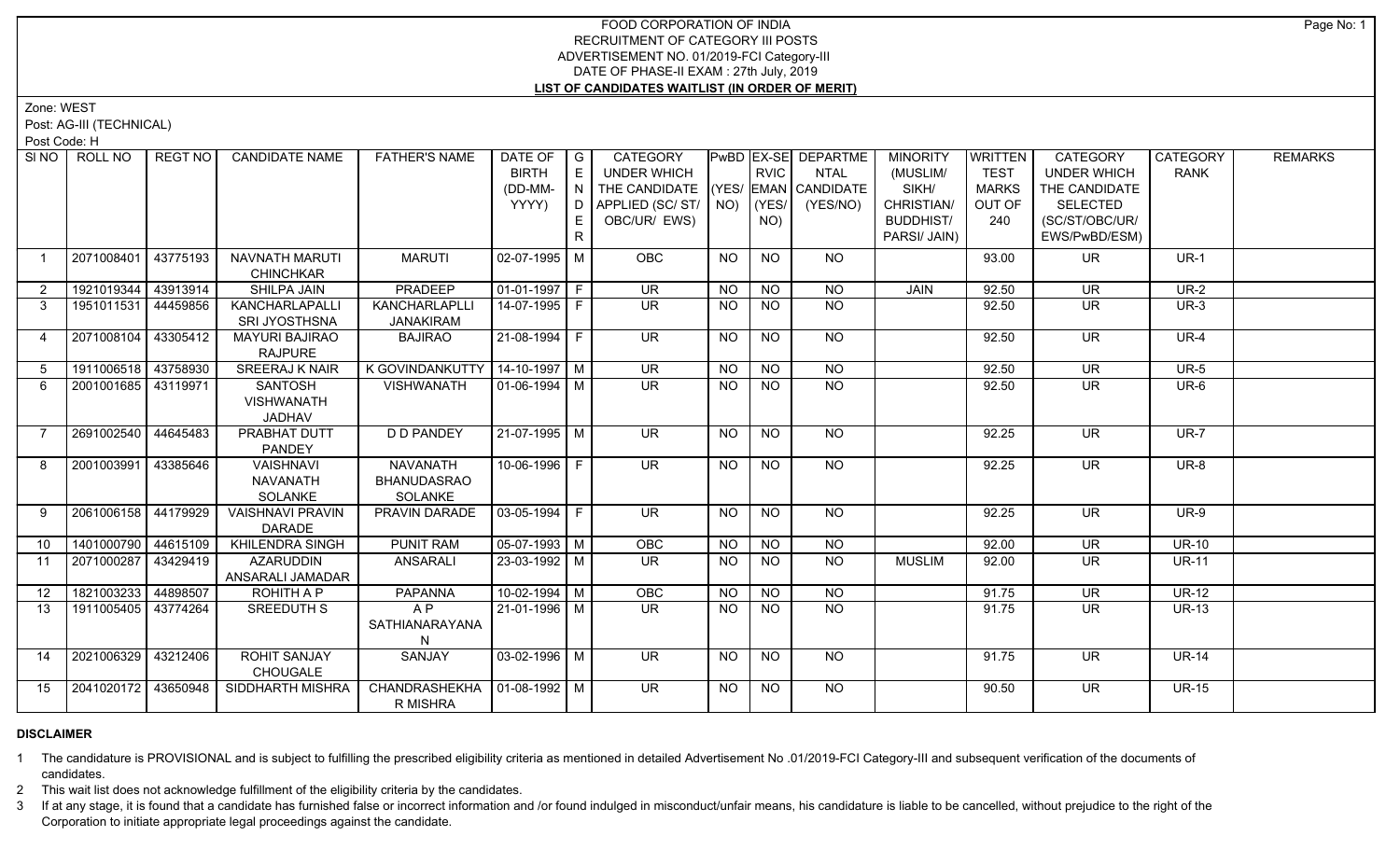Zone: WEST

Post: AG-III (TECHNICAL)

Post Code: H

| SI <sub>NO</sub> | ROLL NO             | <b>REGT NO</b> | <b>CANDIDATE NAME</b>                     | <b>FATHER'S NAME</b>            | DATE OF   G                          |              | <b>CATEGORY</b>                    |                |                | PwBD EX-SE DEPARTME | <b>MINORITY</b>  | WRITTEN      | CATEGORY                 | <b>CATEGORY</b> | <b>REMARKS</b> |
|------------------|---------------------|----------------|-------------------------------------------|---------------------------------|--------------------------------------|--------------|------------------------------------|----------------|----------------|---------------------|------------------|--------------|--------------------------|-----------------|----------------|
|                  |                     |                |                                           |                                 | <b>BIRTH</b>                         | E            | <b>UNDER WHICH</b>                 |                | <b>RVIC</b>    | NTAL                | (MUSLIM/         | <b>TEST</b>  | <b>UNDER WHICH</b>       | <b>RANK</b>     |                |
|                  |                     |                |                                           |                                 | (DD-MM-                              | N            | THE CANDIDATE (YES/ EMAN CANDIDATE |                |                |                     | SIKH/            | <b>MARKS</b> | THE CANDIDATE            |                 |                |
|                  |                     |                |                                           |                                 | YYYY)                                |              | D APPLIED (SC/ ST/ NO)             |                | $ $ (YES/      | (YES/NO)            | CHRISTIAN/       | OUT OF       | <b>SELECTED</b>          |                 |                |
|                  |                     |                |                                           |                                 |                                      | E.           | OBC/UR/ EWS)                       |                | NO)            |                     | <b>BUDDHIST/</b> | 240          | (SC/ST/OBC/UR/           |                 |                |
|                  |                     |                |                                           |                                 |                                      | $\mathsf{R}$ |                                    |                |                |                     | PARSI/ JAIN)     |              | EWS/PwBD/ESM)            |                 |                |
| 16               | 2001002560 44038188 |                | KOMAL                                     | <b>MACHHINDRA</b>               | 17-06-1996 F                         |              | UR.                                | NO.            | NO             | NO                  |                  | 90.50        | UR.                      | <b>UR-16</b>    |                |
|                  |                     |                | <b>MACHHINDRA</b>                         | <b>LAXMAN DHARKAR</b>           |                                      |              |                                    |                |                |                     |                  |              |                          |                 |                |
|                  |                     |                | <b>DHARKAR</b>                            |                                 |                                      |              |                                    |                |                |                     |                  |              |                          |                 |                |
| 17               | 1911004287 44194925 |                | <b>PREETHAK</b>                           | <b>VIJAYAN K</b>                | $11-09-1993$ F                       |              | $\overline{\mathsf{UR}}$           | <b>NO</b>      | $N$ O          | <b>NO</b>           | <b>CHRISTIAN</b> | 90.50        | $\overline{\mathsf{UR}}$ | <b>UR-17</b>    |                |
| 18               | 2001008689 44907161 |                | <b>AJAY ASHOK</b>                         | <b>ASHOK FAKIRRAO</b>           | $16 - 02 - 1997$ M                   |              | $\overline{\mathsf{UR}}$           | NO.            | NO.            | NO.                 |                  | 90.50        | <b>UR</b>                | <b>UR-18</b>    |                |
|                  |                     |                | SALUNKE                                   | SALUNKE                         |                                      |              |                                    |                |                |                     |                  |              |                          |                 |                |
| 19               | 1941010495 43656826 |                | <b>VIKAS SOLANKI</b>                      | <b>NARENDRA</b>                 | $22 - 07 - 1994$ M                   |              | UR                                 | <b>NO</b>      | <b>NO</b>      | $N$ O               |                  | 90.50        | $\overline{\mathsf{UR}}$ | <b>UR-19</b>    |                |
| 20               | 1511001535 43768765 |                | <b>SAMIR MULCHAND</b>                     | KHIRA MULCHAND                  | $27-12-1995$ M                       |              | <b>UR</b>                          | NO             | NO             | $N$ <sup>O</sup>    |                  | 90.50        | $\overline{\mathsf{UR}}$ | <b>UR-20</b>    |                |
|                  |                     |                | <b>KHIRA</b>                              | <b>VENSIMAL</b>                 |                                      |              |                                    |                |                |                     |                  |              |                          |                 |                |
| 21               | 1921017715 43531604 |                | <b>DURGESH KUMAR</b>                      | <b>GENDLAL</b>                  | 27-05-1992 M                         |              | <b>UR</b>                          | <b>NO</b>      | <b>NO</b>      | NO                  |                  | 90.50        | <b>UR</b>                | <b>UR-21</b>    |                |
|                  |                     |                | <b>BANKHEDE</b>                           | <b>BANKHEDE</b>                 |                                      |              |                                    |                |                |                     |                  |              |                          |                 |                |
| 22               | 2071007526 43958514 |                | PRANJALI                                  | <b>SUDHAKAR</b>                 | 30-04-1995 F                         |              | UR <sup>1</sup>                    | NO.            | NO.            | NO                  |                  | 90.25        | <b>UR</b>                | <b>UR-22</b>    |                |
|                  |                     |                | <b>SUDHAKAR</b>                           | <b>PUNDLIKRAO</b>               |                                      |              |                                    |                |                |                     |                  |              |                          |                 |                |
|                  |                     |                | THAKARE                                   | THAKARE                         |                                      |              |                                    |                |                |                     |                  |              |                          |                 |                |
| 23               | 1901011153 43963298 |                | <b>SREERAG</b>                            | <b>HARIPRASAD R</b>             | 09-04-1995   M                       |              | <b>UR</b>                          | <b>NO</b>      | <b>NO</b>      | <b>NO</b>           |                  | 90.25        | <b>UR</b>                | <b>UR-23</b>    |                |
| 24               |                     |                | 1521001213   44972118   RAVIRAJ TEEDABHAI | TEEDABHAI                       | 15-07-1995 M                         |              | <b>UR</b>                          | <b>NO</b>      | <b>NO</b>      | NO                  |                  | 90.25        | UR.                      | <b>UR-24</b>    |                |
|                  |                     |                | <b>BALADANIYA</b>                         |                                 |                                      |              |                                    |                |                |                     |                  |              |                          |                 |                |
| 25               | 1921012203 44733390 |                | RANJNA SHARMA                             | <b>SHIVKUMAR</b>                | $\boxed{06 - 04 - 1996}$ F           |              | $\overline{\mathsf{UR}}$           | <b>NO</b>      | <b>NO</b>      | NO                  |                  | 90.00        | <b>UR</b>                | <b>UR-25</b>    |                |
|                  |                     |                |                                           | <b>SHARMA</b>                   |                                      |              |                                    |                |                |                     |                  |              |                          |                 |                |
| 26               | 2001004859 43666390 |                | <b>VAIBHAV ASHOK</b>                      | <b>ASHOK</b>                    | $\sqrt{03-06-1997}$ M                |              | OBC                                | N <sub>O</sub> | NO             | $N$ <sup>O</sup>    |                  | 90.00        | $\overline{\mathsf{UR}}$ | $UR-26$         |                |
|                  | 2021005538 43018066 |                | <b>BANGAR</b><br><b>DHIRAJ SAMBHAJI</b>   | <b>SAMBHAJI</b>                 | $28 - 04 - 1995$ M                   |              | $\overline{\mathsf{UR}}$           | <b>NO</b>      | N <sub>O</sub> | $N$ <sup>O</sup>    |                  | 90.00        | $\overline{\mathsf{UR}}$ | <b>UR-27</b>    |                |
| 27               |                     |                | <b>PATIL</b>                              |                                 |                                      |              |                                    |                |                |                     |                  |              |                          |                 |                |
| 28               | 1351064169 43760828 |                | <b>NEHA SINHA</b>                         | ARVIND PRASAD                   | $\vert 02 - 09 - 1992 \vert F \vert$ |              | <b>OBC</b>                         | <b>NO</b>      | <b>NO</b>      | NO                  |                  | 89.75        | <b>UR</b>                | <b>UR-28</b>    |                |
|                  | 2311004094 44062228 |                |                                           |                                 |                                      |              |                                    |                |                | $N$ O               |                  |              |                          | <b>UR-29</b>    |                |
| 29               |                     |                | <b>MUKESH KUMAR</b>                       | SURENDER KUMAR   09-07-1993   M |                                      |              | UR                                 | <b>NO</b>      | <b>NO</b>      |                     |                  | 89.75        | <b>UR</b>                |                 |                |
| 30               | 2541016409 44774910 |                | SAURABH SAHOO                             | <b>PRAKASH</b>                  | $23 - 09 - 1994$ M                   |              | $\overline{\mathsf{UR}}$           | <b>NO</b>      | <b>NO</b>      | NO                  |                  | 89.75        | <b>UR</b>                | <b>UR-30</b>    |                |
|                  |                     |                |                                           | CHANDRA SAHOO                   |                                      |              | OBC                                |                |                | NO.                 |                  |              |                          | <b>UR-31</b>    |                |
| 31               | 2031010394 43049671 |                | AMRUTA RAJENDRA                           | <b>RAJENDRA</b>                 | $ 03-06-1997 F$                      |              |                                    | <b>NO</b>      | <b>NO</b>      |                     |                  | 89.50        | <b>UR</b>                |                 |                |
|                  |                     |                | <b>HADKAR</b>                             | <b>HADKAR</b>                   |                                      |              |                                    |                |                |                     |                  |              |                          |                 |                |

# **DISCLAIMER**

1 The candidature is PROVISIONAL and is subject to fulfilling the prescribed eligibility criteria as mentioned in detailed Advertisement No .01/2019-FCI Category-III and subsequent verification of the documents of candidates.

2 This wait list does not acknowledge fulfillment of the eligibility criteria by the candidates.

3 If at any stage, it is found that a candidate has furnished false or incorrect information and /or found indulged in misconduct/unfair means, his candidature is liable to be cancelled, without prejudice to the right of t Corporation to initiate appropriate legal proceedings against the candidate.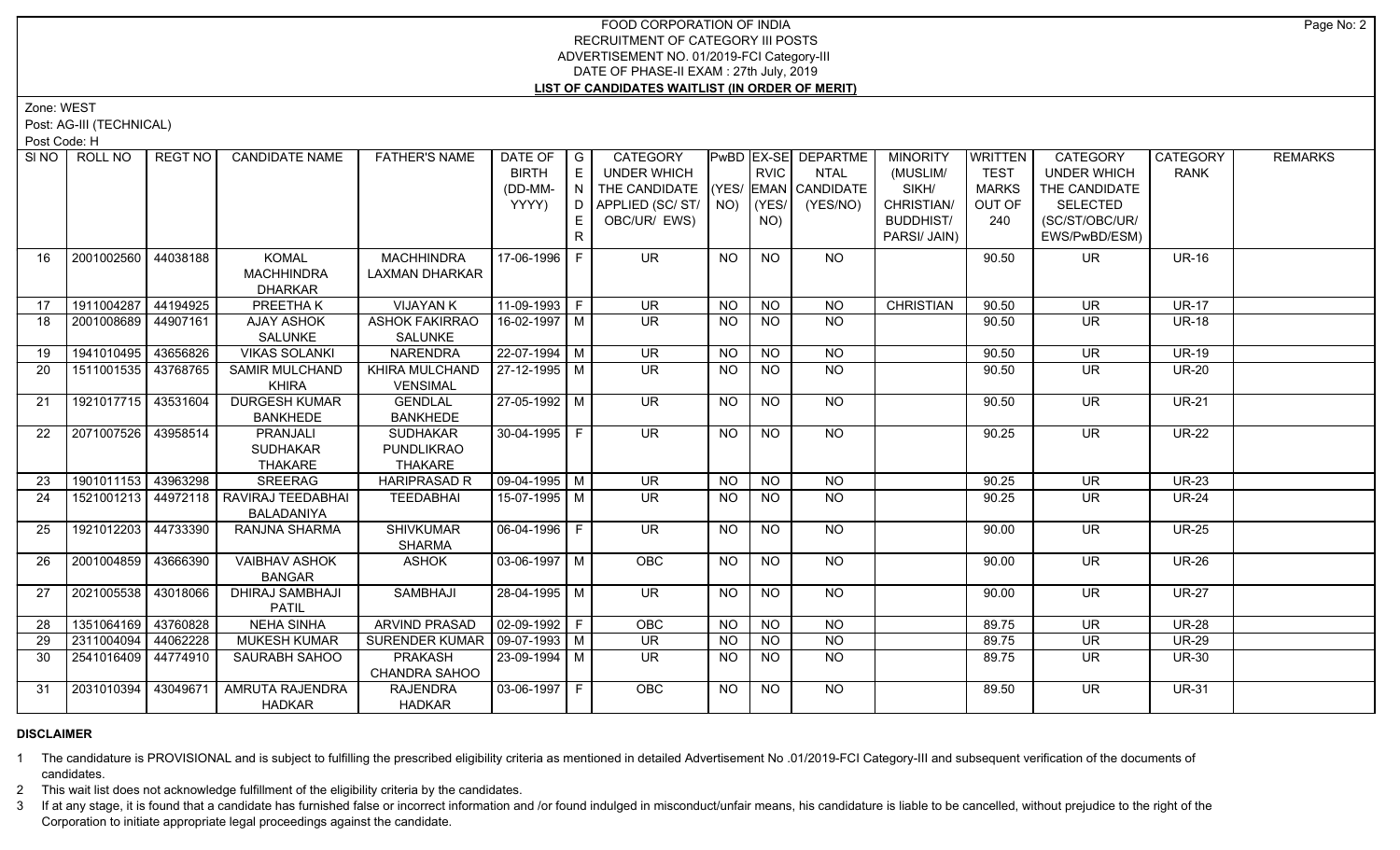Zone: WEST

Post: AG-III (TECHNICAL)

Post Code: H

| SI NO | ROLL NO             | REGT NO I | <b>CANDIDATE NAME</b>         | <b>FATHER'S NAME</b>   | DATE OF              | $\overline{\phantom{a}}$ G | CATEGORY                           |             |                 | PwBD EX-SE DEPARTME | <b>MINORITY</b>  | <b>WRITTEN</b> | <b>CATEGORY</b>          | CATEGORY     | <b>REMARKS</b> |
|-------|---------------------|-----------|-------------------------------|------------------------|----------------------|----------------------------|------------------------------------|-------------|-----------------|---------------------|------------------|----------------|--------------------------|--------------|----------------|
|       |                     |           |                               |                        | <b>BIRTH</b>         | $\mathsf E$                | <b>UNDER WHICH</b>                 |             | <b>RVIC</b>     | <b>NTAL</b>         | (MUSLIM/         | <b>TEST</b>    | <b>UNDER WHICH</b>       | <b>RANK</b>  |                |
|       |                     |           |                               |                        | (DD-MM-              | N.                         | THE CANDIDATE (YES/ EMAN CANDIDATE |             |                 |                     | SIKH/            | <b>MARKS</b>   | THE CANDIDATE            |              |                |
|       |                     |           |                               |                        | YYYY)                | D                          | APPLIED (SC/ST/                    | $NO)$ (YES/ |                 | (YES/NO)            | CHRISTIAN/       | OUT OF         | SELECTED                 |              |                |
|       |                     |           |                               |                        |                      | E.                         | OBC/UR/ EWS)                       |             | NO)             |                     | <b>BUDDHIST/</b> | 240            | (SC/ST/OBC/UR/           |              |                |
|       |                     |           |                               |                        |                      |                            |                                    |             |                 |                     | PARSI/ JAIN)     |                | EWS/PwBD/ESM)            |              |                |
| 32    | 1991001005 45151020 |           | <b>SAWAN PRAKASH</b>          | <b>PRAKASH</b>         | $06-10-1994$ M       |                            | <b>UR</b>                          | <b>NO</b>   | <b>NO</b>       | <b>NO</b>           |                  | 89.25          | <b>UR</b>                | <b>UR-32</b> |                |
|       |                     |           | <b>DESHMUKH</b>               | <b>DESHMUKH</b>        |                      |                            |                                    |             |                 |                     |                  |                |                          |              |                |
| 33    | 2741028408          | 44042093  | <b>BISHAL KUMAR</b>           | SURENDRA NATH          | $17-01-1993$ M       |                            | $\overline{\mathsf{UR}}$           | <b>NO</b>   | <b>NO</b>       | <b>NO</b>           |                  | 89.25          | <b>UR</b>                | <b>UR-33</b> |                |
|       |                     |           | <b>SINGH</b>                  | <b>SINGH</b>           |                      |                            |                                    |             |                 |                     |                  |                |                          |              |                |
| 34    | 2001006655 43187375 |           | <b>DEEPAK</b>                 | <b>UDDHAVRAO</b>       | 16-06-1995   M       |                            | OBC                                | <b>NO</b>   | $\overline{NQ}$ | $N$ <sup>O</sup>    |                  | 89.00          | $\overline{\mathsf{UR}}$ | <b>UR-34</b> |                |
|       |                     |           | UDDHAVRAO AGHAV               |                        |                      |                            |                                    |             |                 |                     |                  |                |                          |              |                |
| 35    | 2071007857          | 43707514  | <b>AKSHATA ASHOK</b>          | <b>ASHOK</b>           | $09-08-1993$ F       |                            | <b>OBC</b>                         | NO          | <b>NO</b>       | $N$ <sup>O</sup>    |                  | 89.00          | <b>UR</b>                | <b>UR-35</b> |                |
|       |                     |           | SALVI                         |                        |                      |                            |                                    |             |                 |                     |                  |                |                          |              |                |
| 36    | 2001005778 44675459 |           | <b>VIKRANT SHIVAJI</b>        | <b>SHIVAJI RAMDAS</b>  | 25-04-1994 M         |                            | OBC                                | NO          | N <sub>O</sub>  | $N$ <sup>O</sup>    |                  | 89.00          | $\overline{\mathsf{UR}}$ | <b>UR-36</b> |                |
|       |                     |           | <b>GIRHE</b>                  | <b>GIRHE</b>           |                      |                            |                                    |             |                 |                     |                  |                |                          |              |                |
| 37    | 1691007058          | 44097363  | <b>SIMRANJEET KOUR</b>        | <b>INDERJEET SINGH</b> | $02-03-1995$ F       |                            | UR                                 | <b>NO</b>   | <b>NO</b>       | $N$ O               | <b>SIKH</b>      | 88.75          | <b>UR</b>                | <b>UR-37</b> |                |
| 38    | 2001008959 44960967 |           | <b>KALPANA</b>                | <b>BALASAHEB</b>       | 18-05-1995 F         |                            | <b>UR</b>                          | <b>NO</b>   | <b>NO</b>       | <b>NO</b>           |                  | 88.75          | <b>UR</b>                | <b>UR-38</b> |                |
|       |                     |           | <b>BALASAHEB BHOSLE</b>       |                        |                      |                            |                                    |             |                 |                     |                  |                |                          |              |                |
| 39    | 1951005257          | 44117450  | <b>MEENAL THAPAR</b>          | <b>JAIDEEP THAPAR</b>  | $08-02-1993$ F       |                            | <b>UR</b>                          | <b>NO</b>   | <b>NO</b>       | <b>NO</b>           |                  | 88.50          | <b>UR</b>                | <b>UR-39</b> |                |
| 40    | 2071013977 43838723 |           | SUSHMA ANANDA                 | ANANDA                 | 02-07-1993 F         |                            | <b>UR</b>                          | <b>NO</b>   | <b>NO</b>       | <b>NO</b>           |                  | 88.50          | <b>UR</b>                | <b>UR-40</b> |                |
|       |                     |           | <b>CHIBADE</b>                |                        |                      |                            |                                    |             |                 |                     |                  |                |                          |              |                |
| 41    | 2001005455 43043324 |           | ASHISH ANILRAO                | <b>ANILRAO</b>         | 28-01-1993 M         |                            | UR.                                | NO          | <b>NO</b>       | NO                  |                  | 88.50          | <b>UR</b>                | <b>UR-41</b> |                |
| 42    | 2061004806 44720577 |           | SURYAWANSHI<br>KASHMIRA VIJAY | VIJAY                  | 01-09-1994 F         |                            | OBC                                | <b>NO</b>   | <b>NO</b>       | NO                  |                  | 88.50          | <b>UR</b>                | <b>UR-42</b> |                |
|       |                     |           | <b>BEHERE</b>                 |                        |                      |                            |                                    |             |                 |                     |                  |                |                          |              |                |
| 43    | 2001007521          | 43404180  | MANISHA GAJANAN               | <b>GAJANAN</b>         | 17-03-1995   F       |                            | <b>UR</b>                          | <b>NO</b>   | <b>NO</b>       | NO                  |                  | 88.25          | <b>UR</b>                | <b>UR-43</b> |                |
|       |                     |           | <b>INGLE</b>                  | <b>BIDESINGH INGLE</b> |                      |                            |                                    |             |                 |                     |                  |                |                          |              |                |
| 44    | 1521001918 44393775 |           | VIJETALAXMI                   | <b>DEEPAK KUMAR</b>    | $08-12-1995$ F       |                            | OBC                                | NO          | <b>NO</b>       | $N$ O               |                  | 88.00          | <b>UR</b>                | <b>UR-44</b> |                |
| 45    | 1941011167 44392725 |           | <b>AYUSHI DIKHIT</b>          | ANANT BAHADUR          | $02 - 11 - 1996$   F |                            | UR.                                | NO.         | <b>NO</b>       | $N$ O               |                  | 87.75          | <b>UR</b>                | <b>UR-45</b> |                |
|       |                     |           |                               | <b>SINGH</b>           |                      |                            |                                    |             |                 |                     |                  |                |                          |              |                |
| 46    | 1991010790 44770105 |           | <b>GOPAL PATIDAR</b>          | <b>BHARATLAL</b>       | $01-04-1994$ M       |                            | <b>OBC</b>                         | <b>NO</b>   | <b>NO</b>       | NO                  |                  | 87.75          | <b>UR</b>                | <b>UR-46</b> |                |
|       |                     |           |                               | <b>PATIDAR</b>         |                      |                            |                                    |             |                 |                     |                  |                |                          |              |                |

# **DISCLAIMER**

1 The candidature is PROVISIONAL and is subject to fulfilling the prescribed eligibility criteria as mentioned in detailed Advertisement No .01/2019-FCI Category-III and subsequent verification of the documents of candidates.

2 This wait list does not acknowledge fulfillment of the eligibility criteria by the candidates.

3 If at any stage, it is found that a candidate has furnished false or incorrect information and /or found indulged in misconduct/unfair means, his candidature is liable to be cancelled, without prejudice to the right of t Corporation to initiate appropriate legal proceedings against the candidate.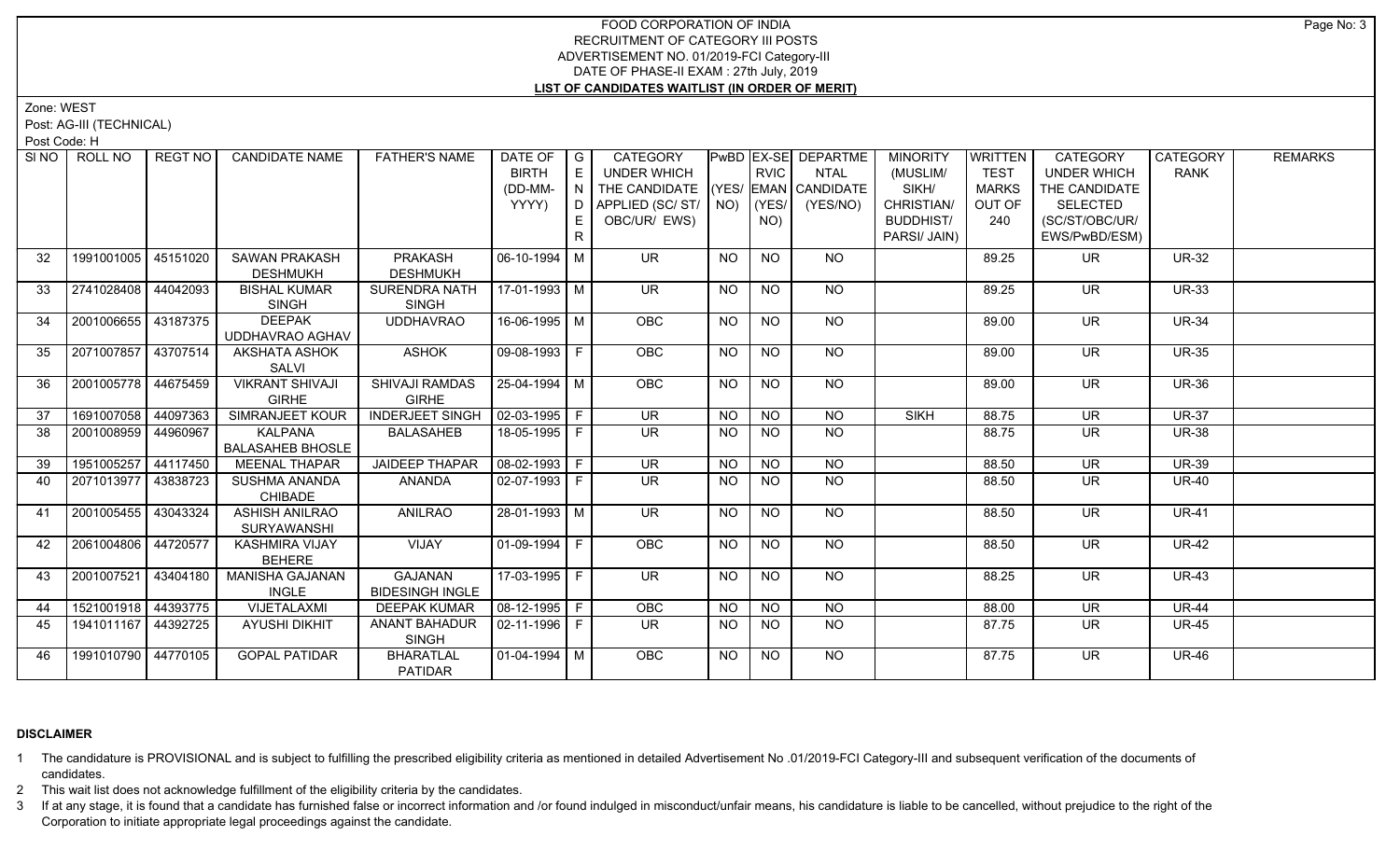Zone: WEST

Post: AG-III (TECHNICAL)

Post Code: H

| SI NO 1 | ROLL NO             | REGT NO  | <b>CANDIDATE NAME</b>   | <b>FATHER'S NAME</b>            | DATE OF                    | $\overline{\phantom{a}}$ G | CATEGORY                           |           |                                          | PwBD EX-SE DEPARTME | <b>MINORITY</b>  | <b>WRITTEN</b> | CATEGORY                 | <b>CATEGORY</b> | <b>REMARKS</b> |
|---------|---------------------|----------|-------------------------|---------------------------------|----------------------------|----------------------------|------------------------------------|-----------|------------------------------------------|---------------------|------------------|----------------|--------------------------|-----------------|----------------|
|         |                     |          |                         |                                 | <b>BIRTH</b>               | E                          | UNDER WHICH                        |           | <b>RVIC</b>                              | <b>NTAL</b>         | (MUSLIM/         | <b>TEST</b>    | <b>UNDER WHICH</b>       | <b>RANK</b>     |                |
|         |                     |          |                         |                                 | (DD-MM-                    |                            | THE CANDIDATE (YES/ EMAN CANDIDATE |           |                                          |                     | SIKH/            | <b>MARKS</b>   | THE CANDIDATE            |                 |                |
|         |                     |          |                         |                                 | YYYY)                      |                            | D   APPLIED (SC/ ST/   NO)         |           | (YES/                                    | (YES/NO)            | CHRISTIAN/       | OUT OF         | <b>SELECTED</b>          |                 |                |
|         |                     |          |                         |                                 |                            |                            | OBC/UR/ EWS)                       |           | NO)                                      |                     | <b>BUDDHIST/</b> | 240            | (SC/ST/OBC/UR/           |                 |                |
|         |                     |          |                         |                                 |                            | R.                         |                                    |           |                                          |                     | PARSI/ JAIN)     |                | EWS/PwBD/ESM)            |                 |                |
| 47      | 2001005863          | 43530489 | <b>GOPAL</b>            | PANDHARINATH                    | $ 06-07-1992 M$            |                            | <b>OBC</b>                         | <b>NO</b> | <b>NO</b>                                | NO                  |                  | 87.75          | <b>UR</b>                | <b>UR-47</b>    |                |
|         |                     |          | PANDHARINATH            |                                 |                            |                            |                                    |           |                                          |                     |                  |                |                          |                 |                |
|         |                     |          | SAKHARE                 |                                 |                            |                            |                                    |           |                                          |                     |                  |                |                          |                 |                |
| 48      | 2001007865          | 43929034 | <b>AMOL VITTHAL</b>     | <b>VITTHAL</b>                  | $12-06-1992$ M             |                            | UR                                 | <b>NO</b> | $N$ <sup><math>\overline{O}</math></sup> | NO                  |                  | 87.75          | <b>UR</b>                | <b>UR-48</b>    |                |
|         |                     |          | <b>CHONDKAR</b>         |                                 |                            |                            |                                    |           |                                          |                     |                  |                |                          |                 |                |
| 49      | 2001008399 44912587 |          | <b>DNYANESHWAR</b>      | <b>RAMBHAU</b>                  | $03 - 06 - 1992$ M         |                            | <b>UR</b>                          | <b>NO</b> | <b>NO</b>                                | NO                  |                  | 87.75          | <b>UR</b>                | <b>UR-49</b>    |                |
|         |                     |          | RAMBHAU POHEKAR         |                                 |                            |                            |                                    |           |                                          |                     |                  |                |                          |                 |                |
| 50      | 2021001183 44868814 |          | SACHCHIDANAND           | TANAJI                          | $03-03-1994$ M             |                            | <b>UR</b>                          | <b>NO</b> | <b>NO</b>                                | <b>NO</b>           |                  | 87.50          | <b>UR</b>                | <b>UR-50</b>    |                |
|         |                     |          | <b>TANAJIRAO</b>        |                                 |                            |                            |                                    |           |                                          |                     |                  |                |                          |                 |                |
|         |                     |          | <b>BHOSALE</b>          |                                 |                            |                            |                                    |           |                                          |                     |                  |                |                          |                 |                |
| 51      | 1981002615 44860394 |          | SARVESH AGAL            | <b>DWARKA DAS</b>               | 30-03-1997 M               |                            | $\overline{\mathsf{UR}}$           | <b>NO</b> | NO                                       | NO.                 |                  | 87.50          | UR                       | <b>UR-51</b>    |                |
|         |                     |          |                         | AGAL                            |                            |                            |                                    |           |                                          |                     |                  |                |                          |                 |                |
| 52      | 2561021035 43297237 |          | <b>KRISHNA KUMAR</b>    | BHARAT BHUSHAN   25-03-1996   M |                            |                            | <b>UR</b>                          | <b>NO</b> | <b>NO</b>                                | <b>NO</b>           |                  | 87.25          | <b>UR</b>                | <b>UR-52</b>    |                |
|         |                     |          | <b>PATHAK</b>           | <b>PATHAK</b>                   |                            |                            |                                    |           |                                          |                     |                  |                |                          |                 |                |
| 53      | 1801004427 45184125 |          | <b>NANDAN L PATIL</b>   | LINGARAJ J PATIL                | $\mid$ 06-07-1994 $\mid$ M |                            | <b>UR</b>                          | <b>NO</b> | <b>NO</b>                                | <b>NO</b>           |                  | 87.25          | <b>UR</b>                | <b>UR-53</b>    |                |
| 54      | 1401001090 44292977 |          | <b>DIVYA KESHARWANI</b> | <b>RAM SUNDAR</b>               | 15-12-1995 F               |                            | $\overline{\mathsf{UR}}$           | <b>NO</b> | <b>NO</b>                                | $\overline{NO}$     |                  | 87.25          | $\overline{\mathsf{UR}}$ | <b>UR-54</b>    |                |
|         |                     |          |                         | <b>GUPTA</b>                    |                            |                            |                                    |           |                                          |                     |                  |                |                          |                 |                |
| 55      | 1921002516 43706756 |          | <b>SRISHTI DUBEY</b>    | <b>NILESH DUBEY</b>             | 18-06-1996   F             |                            | $\overline{\mathsf{UR}}$           | <b>NO</b> | N <sub>O</sub>                           | N <sub>O</sub>      |                  | 87.25          | $\overline{\mathsf{UR}}$ | $UR-55$         |                |
| 56      | 2631009313 43021835 |          | <b>RIYA SRIVASTAVA</b>  | <b>LATE SHARAD</b>              | $01-11-1997$ F             |                            | UR.                                | NO.       | <b>NO</b>                                | <b>NO</b>           |                  | 87.25          | <b>UR</b>                | <b>UR-56</b>    |                |
|         |                     |          |                         | <b>KUMAR</b>                    |                            |                            |                                    |           |                                          |                     |                  |                |                          |                 |                |
|         |                     |          |                         | <b>SRIVASTAVA</b>               |                            |                            |                                    |           |                                          |                     |                  |                |                          |                 |                |
| 57      | 2001000043 44067015 |          | <b>OMPRAKASH</b>        | <b>RAGHUNATH</b>                | 17-05-1996 M               |                            | UR.                                | <b>NO</b> | NO                                       | NO                  |                  | 87.25          | $\overline{\mathsf{UR}}$ | <b>UR-57</b>    |                |
|         |                     |          | <b>RAGHUNATH</b>        |                                 |                            |                            |                                    |           |                                          |                     |                  |                |                          |                 |                |
|         |                     |          | ANANDWADE               |                                 |                            |                            |                                    |           |                                          |                     |                  |                |                          |                 |                |
| 58      | 2001007863 43839865 |          | AMAN DATTATRAY          | <b>DATTATRAY</b>                | 24-06-1994   M             |                            | OBC                                | <b>NO</b> | NO                                       | NO                  |                  | 86.75          | <b>UR</b>                | <b>UR-58</b>    |                |
|         |                     |          | <b>BHAND</b>            |                                 |                            |                            |                                    |           |                                          |                     |                  |                |                          |                 |                |
| 59      | 2001005867          | 43560509 | SHAMALA RADHAJI         | RADHAJI RAMRAO                  | 18-09-1994 F               |                            | <b>UR</b>                          | NO        | <b>NO</b>                                | NO                  |                  | 86.75          | <b>UR</b>                | <b>UR-59</b>    |                |
|         |                     |          | <b>SHINDE</b>           | <b>SHINDE</b>                   |                            |                            |                                    |           |                                          |                     |                  |                |                          |                 |                |

# **DISCLAIMER**

1 The candidature is PROVISIONAL and is subject to fulfilling the prescribed eligibility criteria as mentioned in detailed Advertisement No .01/2019-FCI Category-III and subsequent verification of the documents of candidates.

2 This wait list does not acknowledge fulfillment of the eligibility criteria by the candidates.

3 If at any stage, it is found that a candidate has furnished false or incorrect information and /or found indulged in misconduct/unfair means, his candidature is liable to be cancelled, without prejudice to the right of t Corporation to initiate appropriate legal proceedings against the candidate.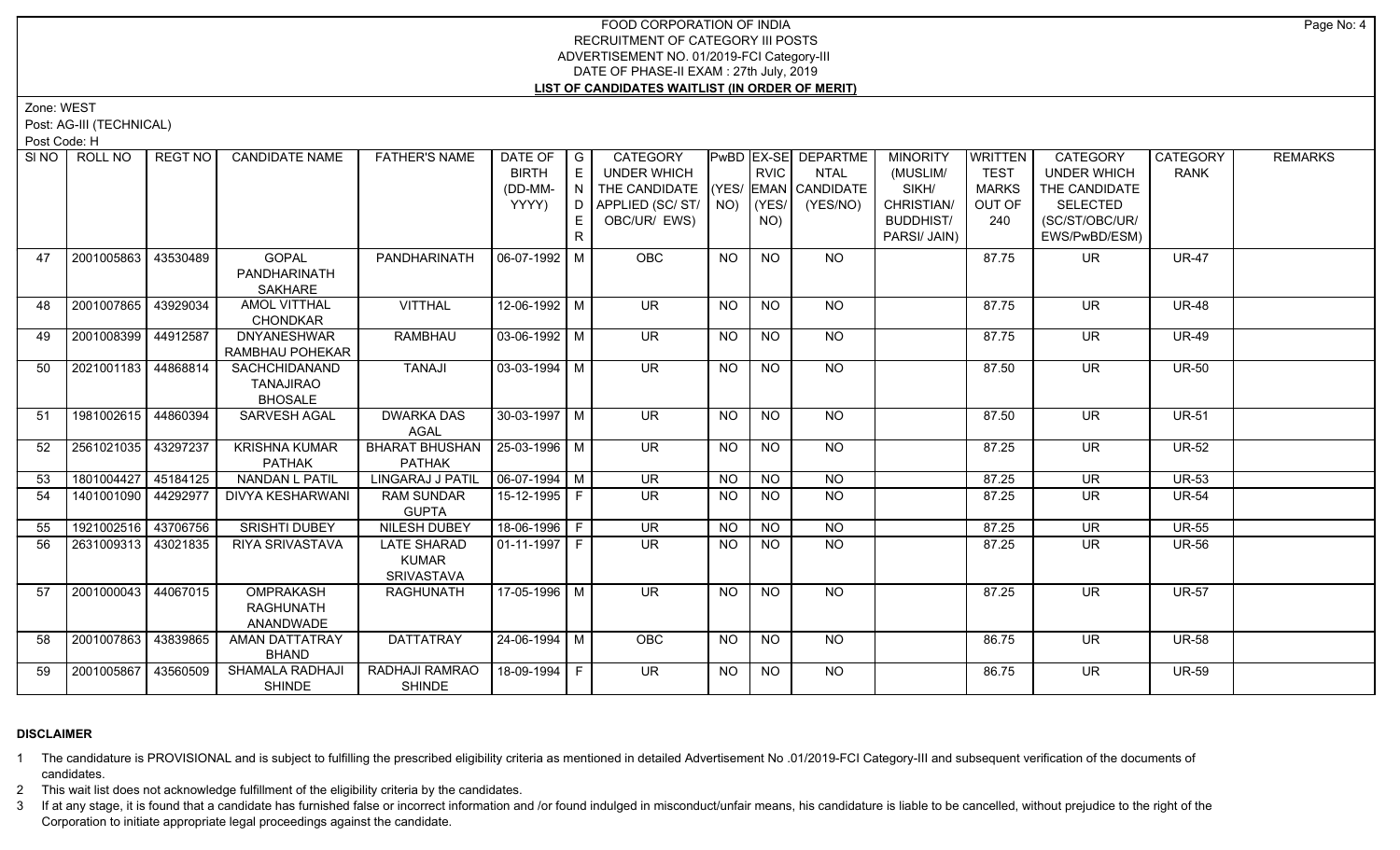Zone: WEST

Post: AG-III (TECHNICAL)

Post Code: H

|    | SINO   ROLL NO        | REGT NO  | <b>CANDIDATE NAME</b>   | <b>FATHER'S NAME</b>             | DATE OF                | G   | CATEGORY                           |                                          |                | PwBD EX-SE DEPARTME | <b>MINORITY</b>  | <b>WRITTEN</b> | CATEGORY                 | <b>CATEGORY</b> | <b>REMARKS</b> |
|----|-----------------------|----------|-------------------------|----------------------------------|------------------------|-----|------------------------------------|------------------------------------------|----------------|---------------------|------------------|----------------|--------------------------|-----------------|----------------|
|    |                       |          |                         |                                  | <b>BIRTH</b>           |     | <b>UNDER WHICH</b>                 |                                          | <b>RVIC</b>    | <b>NTAL</b>         | (MUSLIM/         | <b>TEST</b>    | <b>UNDER WHICH</b>       | <b>RANK</b>     |                |
|    |                       |          |                         |                                  | (DD-MM-                | N I | THE CANDIDATE (YES/ EMAN CANDIDATE |                                          |                |                     | SIKH/            | <b>MARKS</b>   | THE CANDIDATE            |                 |                |
|    |                       |          |                         |                                  | YYYY)                  | D   | APPLIED (SC/ST/                    | NO)                                      | (YES/          | (YES/NO)            | CHRISTIAN/       | OUT OF         | <b>SELECTED</b>          |                 |                |
|    |                       |          |                         |                                  |                        |     | OBC/UR/ EWS)                       |                                          | NO)            |                     | <b>BUDDHIST/</b> | 240            | (SC/ST/OBC/UR/           |                 |                |
|    |                       |          |                         |                                  |                        | R.  |                                    |                                          |                |                     | PARSI/ JAIN)     |                | EWS/PwBD/ESM)            |                 |                |
| 60 | 2041013782   44328258 |          | <b>HARSHITA</b>         | PURUSHOTTAMJI                    | 20-08-1998 F           |     | <b>UR</b>                          | <b>NO</b>                                | <b>NO</b>      | NO                  |                  | 86.50          | <b>UR</b>                | <b>UR-60</b>    |                |
|    |                       |          | PURUSHOTTAMJI           | <b>RAMKRISHNA</b>                |                        |     |                                    |                                          |                |                     |                  |                |                          |                 |                |
|    |                       |          | <b>WATMODE</b>          | WATMODE                          |                        |     |                                    |                                          |                |                     |                  |                |                          |                 |                |
| 61 | 2641008238            | 43265137 | KUSUM LATA SINGH        | <b>JEET SINGH</b>                | $\boxed{01-07-1994}$ F |     | $\overline{\mathsf{UR}}$           | $N$ <sup><math>\overline{O}</math></sup> | N <sub>O</sub> | N <sub>O</sub>      |                  | 86.50          | <b>UR</b>                | <b>UR-61</b>    |                |
| 62 | 1511002271            | 43254187 | <b>AISHWARYA RAJESH</b> | <b>RAJESH</b>                    | 25-10-1994 F           |     | $\overline{\mathsf{UR}}$           | NO.                                      | <b>NO</b>      | N <sub>O</sub>      |                  | 86.50          | <b>UR</b>                | <b>UR-62</b>    |                |
|    |                       |          | <b>VAIDYA</b>           | <b>BHASKERRAO</b>                |                        |     |                                    |                                          |                |                     |                  |                |                          |                 |                |
|    |                       |          |                         | VAIDYA                           |                        |     |                                    |                                          |                |                     |                  |                |                          |                 |                |
| 63 | 2001011300            | 43872792 | <b>LINA RAJENDRA</b>    | RAJENDRA VASANT   02-06-1997   F |                        |     | $\overline{\mathsf{UR}}$           | <b>NO</b>                                | N <sub>O</sub> | N <sub>O</sub>      |                  | 86.25          | <b>UR</b>                | <b>UR-63</b>    |                |
|    |                       |          | SONAWANE                | SONAWANE                         |                        |     |                                    |                                          |                |                     |                  |                |                          |                 |                |
| 64 | 1401003791            | 44838745 | <b>SAROJ URKUDE</b>     | CHANDANLAL                       | 18-12-1995 M           |     | <b>OBC</b>                         | <b>NO</b>                                | <b>NO</b>      | NO                  |                  | 86.25          | <b>UR</b>                | <b>UR-64</b>    |                |
|    |                       |          |                         | <b>URKUDE</b>                    |                        |     |                                    |                                          |                |                     |                  |                |                          |                 |                |
| 65 | 1391001178 43665077   |          | SONAL CHOURASIA         | <b>SUSHIL KUMAR</b>              | 27-01-1994 F           |     | OBC                                | <b>NO</b>                                | N <sub>O</sub> | N <sub>O</sub>      |                  | 86.00          | $\overline{\mathsf{UR}}$ | <b>UR-65</b>    |                |
|    |                       |          |                         | <b>CHOURASIA</b>                 |                        |     |                                    |                                          |                |                     |                  |                |                          |                 |                |
| 66 | 2031015432            | 45044563 | <b>PRAGATI</b>          | <b>RAGHUNATH</b>                 | 31-07-1996 F           |     | <b>UR</b>                          | <b>NO</b>                                | <b>NO</b>      | <b>NO</b>           |                  | 86.00          | <b>UR</b>                | <b>UR-66</b>    |                |
|    |                       |          | <b>RAGHUNATH</b>        |                                  |                        |     |                                    |                                          |                |                     |                  |                |                          |                 |                |
|    |                       |          | GAYAKWAD                |                                  |                        |     |                                    |                                          |                |                     |                  |                |                          |                 |                |
| 67 | 2001001485 44916097   |          | <b>RAJESH</b>           | <b>GIRIJASHANKAR</b>             | 18-07-1994 M           |     | <b>UR</b>                          | <b>NO</b>                                | <b>NO</b>      | NO                  |                  | 86.00          | UR.                      | <b>UR-67</b>    |                |
|    |                       |          | <b>GIRIJASHANKAR</b>    | <b>HARIRAM MEHATA</b>            |                        |     |                                    |                                          |                |                     |                  |                |                          |                 |                |
|    |                       |          | <b>MEHATA</b>           |                                  |                        |     |                                    |                                          |                |                     |                  |                |                          |                 |                |
| 68 | 1921016330 43825671   |          | <b>RAMKRISHNA KURMI</b> | <b>DAYARAM KURMI</b>             | $\sqrt{01-06-1992}$ M  |     | OBC                                | NO                                       | $N$ O          | N <sub>O</sub>      |                  | 85.75          | <b>UR</b>                | <b>UR-68</b>    |                |
| 69 | 1941001375            | 44690254 | <b>KRATIKA JAIN</b>     | <b>SURAJ JAIN</b>                | $11-02-1995$ F         |     | $\overline{\mathsf{UR}}$           | N <sub>O</sub>                           | $N$ O          | N <sub>O</sub>      | <b>JAIN</b>      | 85.75          | $\overline{\mathsf{UR}}$ | <b>UR-69</b>    |                |
| 70 | 2031006821            | 43168533 | SAITEJA JAKKANI         | <b>SRINIVAS</b>                  | $13-02-1997$ M         |     | $\overline{\mathsf{UR}}$           | NO.                                      | <b>NO</b>      | N <sub>O</sub>      |                  | 85.50          | <b>UR</b>                | <b>UR-70</b>    |                |
|    |                       |          |                         | LAXMINARAYAN                     |                        |     |                                    |                                          |                |                     |                  |                |                          |                 |                |
|    |                       |          |                         | <b>JAKKANI</b>                   |                        |     |                                    |                                          |                |                     |                  |                |                          |                 |                |
| 71 | 2001000221            | 43087968 | <b>SARASWATI</b>        | <b>BABURAO</b>                   | $01-06-1995$ F         |     | $\overline{\mathsf{UR}}$           | $\overline{NO}$                          | N <sub>O</sub> | $N$ O               |                  | 85.50          | UR.                      | <b>UR-71</b>    |                |
|    |                       |          | <b>BABURAO SHINDE</b>   |                                  |                        |     |                                    |                                          |                |                     |                  |                |                          |                 |                |
| 72 | 2031014497 43117270   |          | <b>VINAYAK GABRU</b>    | <b>GABRU</b>                     | 20-02-1994 M           |     | <b>OBC</b>                         | <b>NO</b>                                | <b>NO</b>      | NO                  |                  | 85.25          | <b>UR</b>                | <b>UR-72</b>    |                |
|    |                       |          | RATHOD                  |                                  |                        |     |                                    |                                          |                |                     |                  |                |                          |                 |                |

# **DISCLAIMER**

1 The candidature is PROVISIONAL and is subject to fulfilling the prescribed eligibility criteria as mentioned in detailed Advertisement No .01/2019-FCI Category-III and subsequent verification of the documents of candidates.

2 This wait list does not acknowledge fulfillment of the eligibility criteria by the candidates.

3 If at any stage, it is found that a candidate has furnished false or incorrect information and /or found indulged in misconduct/unfair means, his candidature is liable to be cancelled, without prejudice to the right of t Corporation to initiate appropriate legal proceedings against the candidate.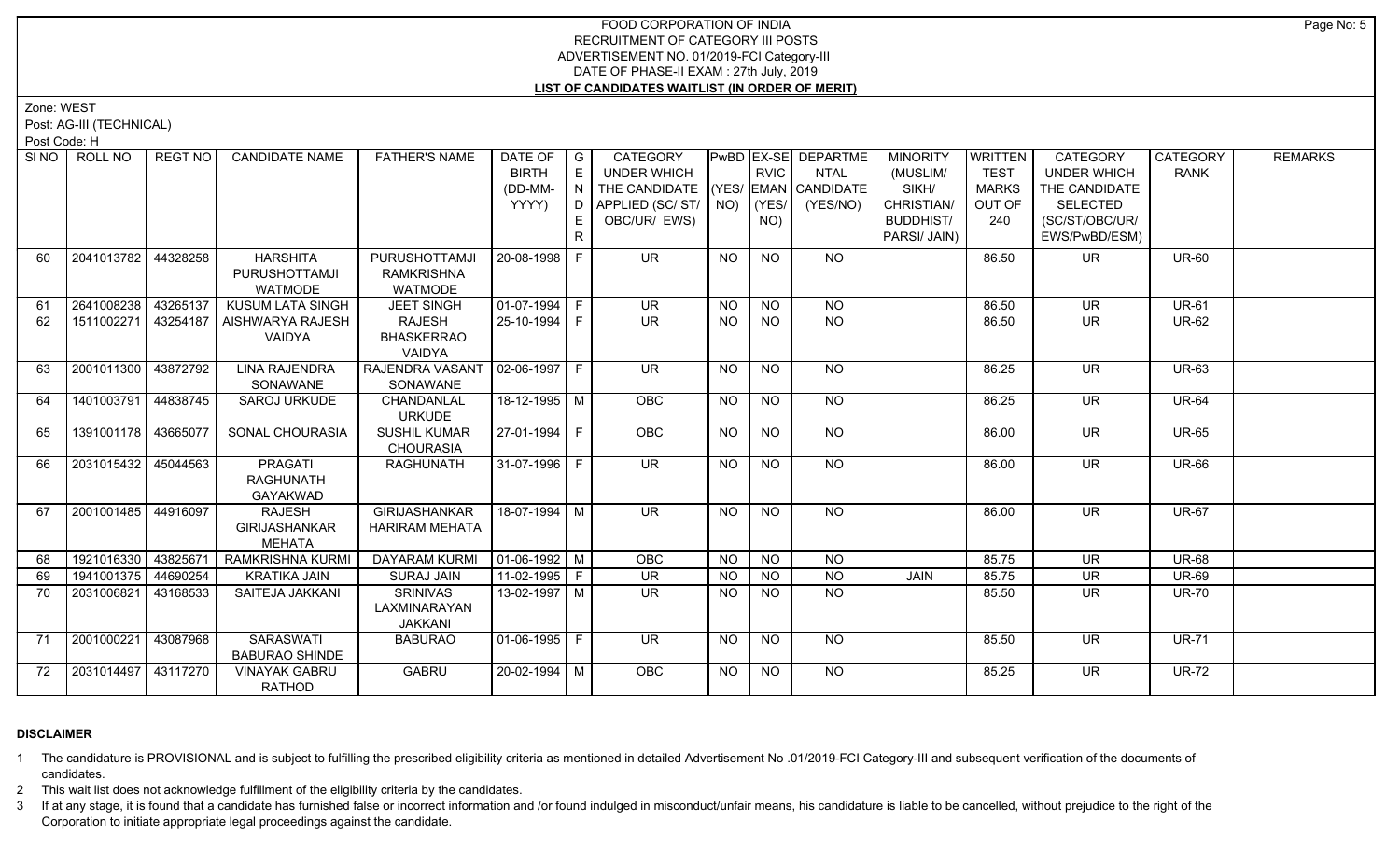Zone: WEST

Post: AG-III (TECHNICAL)

Post Code: H

| SI <sub>NO</sub> | ROLL NO             | <b>REGT NO</b> | <b>CANDIDATE NAME</b>                            | <b>FATHER'S NAME</b>                 | DATE OF   G<br><b>BIRTH</b>  | E  | <b>CATEGORY</b><br>UNDER WHICH     |                 | <b>RVIC</b>     | PwBD EX-SE DEPARTME<br><b>NTAL</b> | <b>MINORITY</b><br>(MUSLIM/ | WRITTEN<br><b>TEST</b> | CATEGORY<br><b>UNDER WHICH</b> | CATEGORY<br><b>RANK</b> | <b>REMARKS</b> |
|------------------|---------------------|----------------|--------------------------------------------------|--------------------------------------|------------------------------|----|------------------------------------|-----------------|-----------------|------------------------------------|-----------------------------|------------------------|--------------------------------|-------------------------|----------------|
|                  |                     |                |                                                  |                                      | (DD-MM-                      | N  | THE CANDIDATE (YES/ EMAN CANDIDATE |                 |                 |                                    | SIKH/                       | <b>MARKS</b>           | THE CANDIDATE                  |                         |                |
|                  |                     |                |                                                  |                                      | YYYY)                        |    | $D$ APPLIED (SC/ST/ $\vert$ NO)    |                 | (YES/           | (YES/NO)                           | CHRISTIAN/                  | OUT OF                 | <b>SELECTED</b>                |                         |                |
|                  |                     |                |                                                  |                                      |                              | E. | OBC/UR/ EWS)                       |                 | NO)             |                                    | <b>BUDDHIST/</b>            | 240                    | (SC/ST/OBC/UR/                 |                         |                |
|                  |                     |                |                                                  |                                      |                              | R. |                                    |                 |                 |                                    | PARSI/ JAIN)                |                        | EWS/PwBD/ESM)                  |                         |                |
| 73               | 1941006813          | 44608753       | PARMANAND<br><b>CHOUDHARY</b>                    | <b>HARIKARAN</b>                     | 09-05-1994   M               |    | OBC                                | <b>NO</b>       | <b>NO</b>       | NO                                 |                             | 85.25                  | <b>UR</b>                      | <b>UR-73</b>            |                |
| 74               | 1941014644          | 44667672       | <b>MAHAVIR MALVIYA</b>                           | <b>JAGDISH MALVIYA</b>               | $\vert$ 09-06-1994 $\vert$ M |    | OBC                                | <b>NO</b>       | <b>NO</b>       | <b>NO</b>                          |                             | 85.00                  | <b>UR</b>                      | <b>UR-74</b>            |                |
| 75               | 1801003193 44635880 |                | <b>NINGOUDA</b><br>MALAGOUDA PATIL               | <b>MALAGOUDA</b>                     | 06-04-1996 M                 |    | <b>UR</b>                          | NO.             | NO.             | <b>NO</b>                          |                             | 85.00                  | <b>UR</b>                      | <b>UR-75</b>            |                |
| 76               | 1471007500 44578640 |                | <b>ABHISHEK</b><br>ASHOKBHAI<br><b>DEVMURARI</b> | <b>ASHOKBHAI</b>                     | $11-03-1997$ M               |    | OBC                                | <b>NO</b>       | $\overline{NQ}$ | $\overline{NO}$                    |                             | 85.00                  | $\overline{\mathsf{UR}}$       | <b>UR-76</b>            |                |
| 77               | 2041005253          | 44691394       | PUNYASHA HEMANT<br>SAMAL                         | <b>HEMANT KUMAR</b><br><b>SAMAL</b>  | 19-05-1995 F                 |    | <b>UR</b>                          | <b>NO</b>       | <b>NO</b>       | NO                                 |                             | 85.00                  | <b>UR</b>                      | <b>UR-77</b>            |                |
| 78               | 2071014550 43190962 |                | <b>SURAJ GANPAT</b><br><b>JADHAV</b>             | <b>GANPAT</b>                        | 05-02-1995 M                 |    | $\overline{\mathsf{UR}}$           | <b>NO</b>       | $\overline{NQ}$ | $N$ <sup>O</sup>                   |                             | 85.00                  | $\overline{\mathsf{UR}}$       | $UR-78$                 |                |
| 79               | 2031012859 43318309 |                | <b>AKSHAY VASANT</b><br><b>MURARI</b>            | <b>VASANT</b>                        | $11-08-1994$ M               |    | UR                                 | <b>NO</b>       | <b>NO</b>       | $N$ <sup>O</sup>                   |                             | 84.75                  | $\overline{\mathsf{UR}}$       | <b>UR-79</b>            |                |
| 80               | 1951000852 43508138 |                | <b>KAPIL MEWADA</b>                              | <b>MANOHAR</b><br><b>MEWADA</b>      | $10-07-1993$ M               |    | $\overline{\mathsf{UR}}$           | NO.             | NO.             | NO                                 |                             | 84.75                  | <b>UR</b>                      | <b>UR-80</b>            |                |
| 81               | 2041009967 44434069 |                | <b>NEHA ANIL SARAF</b>                           | ANIL DAMODAR<br><b>SARAF</b>         | 29-10-1992 F                 |    | UR.                                | NO.             | NO.             | NO.                                |                             | 84.75                  | UR                             | <b>UR-81</b>            |                |
| 82               | 1181003304          | 43385713       | PETA SRUJANA                                     | <b>PETA</b><br>RAMANAJANEYULU        | 13-05-1994 F                 |    | <b>UR</b>                          | <b>NO</b>       | <b>NO</b>       | NO                                 |                             | 84.25                  | <b>UR</b>                      | <b>UR-82</b>            |                |
| 83               | 2321080790 44313132 |                | SHIVANI KADAM                                    | <b>AJAY KADAM</b>                    | 01-03-1994 F                 |    | $\overline{\mathsf{UR}}$           | $\overline{NO}$ | N <sub>O</sub>  | $\overline{NQ}$                    |                             | 84.25                  | $\overline{\mathsf{UR}}$       | <b>UR-83</b>            |                |
| 84               | 1381001055 44445953 |                | <b>MANISHA KAR</b>                               | <b>TRIPATI KAR</b>                   | 07-08-1994 F                 |    | <b>UR</b>                          | <b>NO</b>       | <b>NO</b>       | <b>NO</b>                          |                             | 84.25                  | UR.                            | <b>UR-84</b>            |                |
| 85               | 1901004431 43879213 |                | POOJA KRISHNA J                                  | JAYAKRISHNAN G                       | $14 - 02 - 1994$ F           |    | $\overline{\mathsf{UR}}$           | <b>NO</b>       | <b>NO</b>       | N <sub>O</sub>                     |                             | 84.00                  | $\overline{\mathsf{UR}}$       | <b>UR-85</b>            |                |
| 86               | 2051004967          | 43846464       | <b>RUPA NANDKUMAR</b><br><b>PAWAR</b>            | <b>NANDKUMAR</b>                     | 08-03-1992 F                 |    | EWS                                | NO              | NO              | $\overline{NO}$                    |                             | 84.00                  | UR ;EWS                        | <b>UR-86</b>            |                |
| 87               | 2071010127 43081985 |                | <b>AKSHAY SUNIL</b><br><b>GOSAVI</b>             | <b>SUNIL NAMDEO</b><br><b>GOSAVI</b> | 16-12-1993   M               |    | UR.                                | NO.             | NO.             | NO.                                |                             | 84.00                  | UR.                            | <b>UR-87</b>            |                |
| 88               | 1441000298          | 43242963       | <b>PIYUSH</b><br><b>MAHESHWARI</b>               | <b>RAVISH</b><br><b>MAHESHWARI</b>   | $23 - 01 - 1995$ M           |    | $\overline{\mathsf{UR}}$           | NO              | NO.             | $N$ O                              |                             | 84.00                  | UR.                            | <b>UR-88</b>            |                |

# **DISCLAIMER**

1 The candidature is PROVISIONAL and is subject to fulfilling the prescribed eligibility criteria as mentioned in detailed Advertisement No .01/2019-FCI Category-III and subsequent verification of the documents of candidates.

2 This wait list does not acknowledge fulfillment of the eligibility criteria by the candidates.

3 If at any stage, it is found that a candidate has furnished false or incorrect information and /or found indulged in misconduct/unfair means, his candidature is liable to be cancelled, without prejudice to the right of t Corporation to initiate appropriate legal proceedings against the candidate.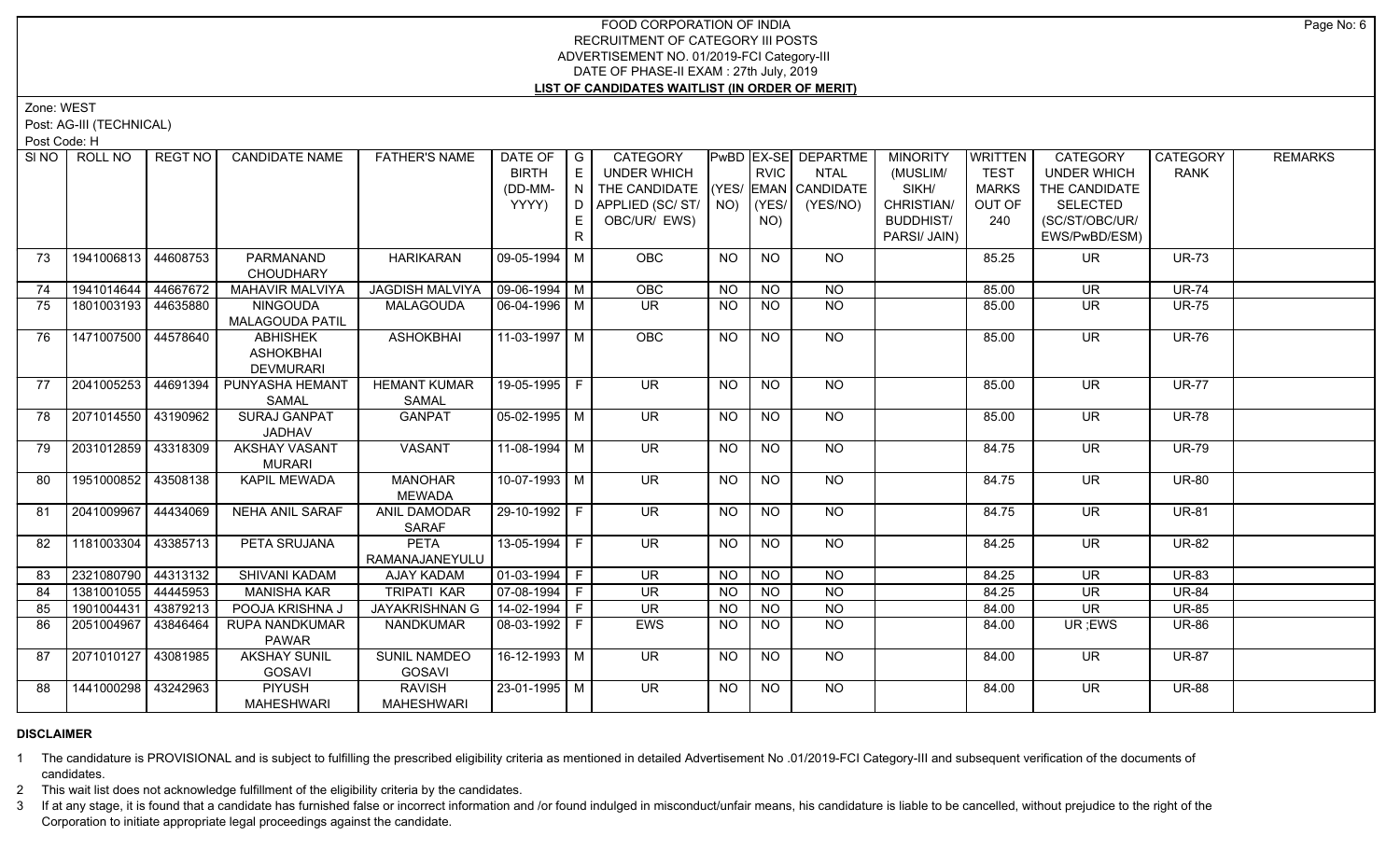Zone: WEST

Post: AG-III (TECHNICAL)

Post Code: H

| SI NO 1 | ROLL NO             | REGT NO  | <b>CANDIDATE NAME</b>    | <b>FATHER'S NAME</b>           | DATE OF               | $\overline{G}$ | CATEGORY                           |           |                 | PwBD EX-SE DEPARTME | <b>MINORITY</b>  | <b>WRITTEN</b> | CATEGORY                 | CATEGORY      | <b>REMARKS</b> |
|---------|---------------------|----------|--------------------------|--------------------------------|-----------------------|----------------|------------------------------------|-----------|-----------------|---------------------|------------------|----------------|--------------------------|---------------|----------------|
|         |                     |          |                          |                                | <b>BIRTH</b>          | E              | <b>UNDER WHICH</b>                 |           | <b>RVIC</b>     | <b>NTAL</b>         | (MUSLIM/         | <b>TEST</b>    | <b>UNDER WHICH</b>       | RANK          |                |
|         |                     |          |                          |                                | (DD-MM-               | IN.            | THE CANDIDATE (YES/ EMAN CANDIDATE |           |                 |                     | SIKH/            | <b>MARKS</b>   | THE CANDIDATE            |               |                |
|         |                     |          |                          |                                | YYYY)                 | D.             | APPLIED (SC/ST/   NO)              |           | (YES/           | (YES/NO)            | CHRISTIAN/       | OUT OF         | <b>SELECTED</b>          |               |                |
|         |                     |          |                          |                                |                       | E              | OBC/UR/ EWS)                       |           | NO)             |                     | <b>BUDDHIST/</b> | 240            | (SC/ST/OBC/UR/           |               |                |
|         |                     |          |                          |                                |                       | R.             |                                    |           |                 |                     | PARSI/ JAIN)     |                | EWS/PwBD/ESM)            |               |                |
| 89      | 1871004341          | 43626505 | SHRIDHAR JAYAN           | JAYAN CS                       | $06 - 02 - 1992$ M    |                | <b>UR</b>                          | <b>NO</b> | <b>NO</b>       | NO                  |                  | 84.00          | <b>UR</b>                | <b>UR-89</b>  |                |
| 90      | 1941002569          | 44063278 | <b>PAVAN</b>             | YOGENDRA NATH                  | 28-08-1994 M          |                | <b>EWS</b>                         | <b>NO</b> | NO              | NO.                 |                  | 84.00          | UR ;EWS                  | <b>UR-90</b>  |                |
|         |                     |          | <b>SHRIVASTAVA</b>       |                                |                       |                |                                    |           |                 |                     |                  |                |                          |               |                |
| 91      | 2071012542          | 43224248 | <b>SWATI TRIMBAK</b>     | <b>TRIMBAK</b>                 | 24-10-1992 F          |                | UR.                                | <b>NO</b> | <b>NO</b>       | NO                  |                  | 83.75          | <b>UR</b>                | <b>UR-91</b>  |                |
|         |                     |          | PHARATE                  |                                |                       |                |                                    |           |                 |                     |                  |                |                          |               |                |
| 92      | 2021002189 44428787 |          | YOGITA DILIPRAO          | <b>BHOSALE DILIPRAO</b>        | $18-02-1995$ F        |                | UR.                                | <b>NO</b> | NO.             | NO.                 |                  | 83.75          | <b>UR</b>                | <b>UR-92</b>  |                |
|         |                     |          | <b>BHOSALE</b>           | <b>MANAKU</b>                  |                       |                |                                    |           |                 |                     |                  |                |                          |               |                |
| 93      | 1921007334          | 43651902 | <b>ANKITA DHOTE</b>      | RAMESH DHOTE                   | $26 - 05 - 1995$ F    |                | OBC                                | <b>NO</b> | N <sub>O</sub>  | NO                  |                  | 83.75          | <b>UR</b>                | <b>UR-93</b>  |                |
| 94      | 1511001593          | 43006492 | <b>SUBHASHKUMAR</b>      | <b>DINESHBHAI</b>              | 04-09-1996   M        |                | <b>UR</b>                          | <b>NO</b> | NO              | $\overline{NO}$     |                  | 83.75          | <b>UR</b>                | <b>UR-94</b>  |                |
|         |                     |          | <b>DINESHBHAI</b>        |                                |                       |                |                                    |           |                 |                     |                  |                |                          |               |                |
|         |                     |          | <b>MAKAWANA</b>          |                                |                       |                |                                    |           |                 |                     |                  |                |                          |               |                |
| 95      | 2071003945 44843750 |          | SHIVRAJ                  | GANGADHARAPPA   17-06-1992   M |                       |                | <b>OBC</b>                         | NO.       | NO.             | NO.                 |                  | 83.50          | UR.                      | <b>UR-95</b>  |                |
|         |                     |          | <b>GANGADHARAPPA</b>     |                                |                       |                |                                    |           |                 |                     |                  |                |                          |               |                |
|         |                     |          | RAUT                     |                                |                       |                |                                    |           |                 |                     |                  |                |                          |               |                |
| 96      | 2001002917 44575953 |          | SHUBHAM SANJAY           | SANJAY                         | 25-02-1994 M          |                | <b>OBC</b>                         | <b>NO</b> | <b>NO</b>       | <b>NO</b>           |                  | 83.50          | <b>UR</b>                | <b>UR-96</b>  |                |
|         |                     |          | <b>PANDHARE</b>          |                                |                       |                |                                    |           |                 |                     |                  |                |                          |               |                |
| 97      | 1861005134          | 43348073 | <b>HARIKRISHNAN M</b>    | <b>UNNIKRISHNAN M</b>          | $\sqrt{03-12-1992}$ M |                | <b>UR</b>                          | <b>NO</b> | $\overline{NO}$ | <b>NO</b>           |                  | 83.25          | <b>UR</b>                | <b>UR-97</b>  |                |
| 98      | 2061005597 44453860 |          | <b>DINESH NANDALAL</b>   | <b>DINESH</b>                  | 11-12-1994 LM         |                | <b>OBC</b>                         | <b>NO</b> | NO              | NO.                 |                  | 83.25          | <b>UR</b>                | <b>UR-98</b>  |                |
|         |                     |          | <b>SHINDE</b>            |                                |                       |                |                                    |           |                 |                     |                  |                |                          |               |                |
| 99      | 2031010480          | 45169911 | <b>PRATIKSHA</b>         | <b>PARMESHWAR</b>              | 19-07-1995 F          |                | OBC                                | <b>NO</b> | $\overline{NO}$ | $N$ <sup>O</sup>    |                  | 83.00          | $\overline{\mathsf{UR}}$ | <b>UR-99</b>  |                |
|         |                     |          | PARMESHWAR               | <b>KEDAR</b>                   |                       |                |                                    |           |                 |                     |                  |                |                          |               |                |
|         |                     |          | <b>KEDAR</b>             |                                |                       |                |                                    |           |                 |                     |                  |                |                          |               |                |
| 100     | 1991017782 43525458 |          | <b>RANI SURESH WAGH</b>  | <b>SURESH WAGH</b>             | $12 - 11 - 1996$ F    |                | OBC                                | <b>NO</b> | $\overline{NO}$ | <b>NO</b>           |                  | 83.00          | <b>UR</b>                | <b>UR-100</b> |                |
| 101     | 1991004600          | 43294053 | RAJAT AMBADAS            | AMBADAS                        | 24-11-1995   M        |                | UR.                                | <b>NO</b> | <b>NO</b>       | NO                  |                  | 83.00          | <b>UR</b>                | <b>UR-101</b> |                |
|         |                     |          | <b>TAYADE</b>            |                                |                       |                |                                    |           |                 |                     |                  |                |                          |               |                |
| 102     | 1411032031 43139004 |          | <b>SAMIKSHA TIWARI</b>   | <b>KRISHN KUMAR</b>            | $10 - 11 - 1996$ F    |                | <b>EWS</b>                         | NO.       | NO.             | NO.                 |                  | 83.00          | UR; EWS                  | <b>UR-102</b> |                |
|         |                     |          |                          | <b>TIWARI</b>                  |                       |                |                                    |           |                 |                     |                  |                |                          |               |                |
| 103     | 2021003670 45167876 |          | <b>TEJASWINI SHIVAJI</b> | SHIVAJI JOTIRAM                | 30-04-1994   F        |                | <b>UR</b>                          | NO.       | NO.             | NO.                 |                  | 83.00          | UR.                      | <b>UR-103</b> |                |
|         |                     |          | <b>KADGAONKAR</b>        | KADGAONKAR                     |                       |                |                                    |           |                 |                     |                  |                |                          |               |                |

# **DISCLAIMER**

1 The candidature is PROVISIONAL and is subject to fulfilling the prescribed eligibility criteria as mentioned in detailed Advertisement No .01/2019-FCI Category-III and subsequent verification of the documents of candidates.

2 This wait list does not acknowledge fulfillment of the eligibility criteria by the candidates.

3 If at any stage, it is found that a candidate has furnished false or incorrect information and /or found indulged in misconduct/unfair means, his candidature is liable to be cancelled, without prejudice to the right of t Corporation to initiate appropriate legal proceedings against the candidate.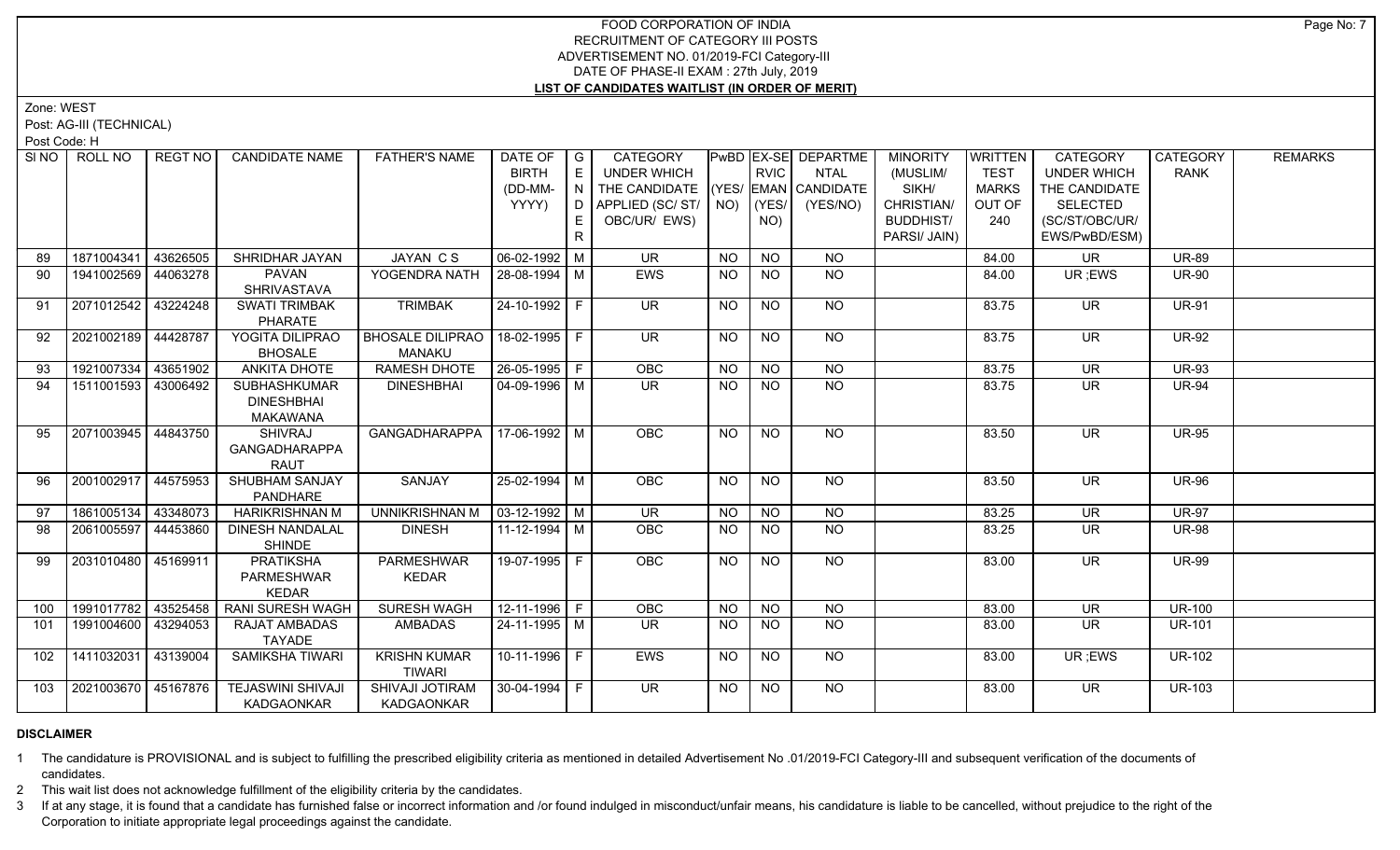Zone: WEST

Post: AG-III (TECHNICAL)

Post Code: H

| SI NO I | ROLL NO               | REGT NO  | <b>CANDIDATE NAME</b>                             | <b>FATHER'S NAME</b>                    | DATE OF G<br><b>BIRTH</b><br>(DD-MM-<br>YYYY) | E<br>E | CATEGORY<br><b>UNDER WHICH</b><br>THE CANDIDATE (YES/ EMAN CANDIDATE<br>OBC/UR/ EWS) |           | <b>RVIC</b><br>NO) | PwBD EX-SE DEPARTME<br><b>NTAL</b><br>(YES/NO) | <b>MINORITY</b><br>(MUSLIM/<br>SIKH/<br>CHRISTIAN/<br><b>BUDDHIST/</b><br>PARSI/ JAIN) | WRITTEN<br><b>TEST</b><br><b>MARKS</b><br>OUT OF<br>240 | CATEGORY<br><b>UNDER WHICH</b><br>THE CANDIDATE<br><b>SELECTED</b><br>(SC/ST/OBC/UR/<br>EWS/PwBD/ESM) | <b>CATEGORY</b><br><b>RANK</b> | <b>REMARKS</b> |
|---------|-----------------------|----------|---------------------------------------------------|-----------------------------------------|-----------------------------------------------|--------|--------------------------------------------------------------------------------------|-----------|--------------------|------------------------------------------------|----------------------------------------------------------------------------------------|---------------------------------------------------------|-------------------------------------------------------------------------------------------------------|--------------------------------|----------------|
| 104     | 2001006725            | 43501189 | <b>SURAJ BALIRAM</b><br><b>NANDE</b>              | <b>BALIRAM</b>                          | $03 - 12 - 1993$ M                            |        | <b>UR</b>                                                                            | <b>NO</b> | <b>NO</b>          | NO.                                            |                                                                                        | 82.75                                                   | UR.                                                                                                   | <b>UR-104</b>                  |                |
| 105     | 2001005406            | 43402156 | <b>DATTA</b><br><b>NARAYANRAO</b><br><b>KADAM</b> | <b>NARAYANRAO</b>                       | 28-12-1993 M                                  |        | <b>UR</b>                                                                            | <b>NO</b> | <b>NO</b>          | <b>NO</b>                                      |                                                                                        | 82.75                                                   | <b>UR</b>                                                                                             | <b>UR-105</b>                  |                |
| 106     | 2041019483            | 43987409 | <b>MAYANK KUMAR</b><br>SAHU                       | <b>JAMNA PRASAD</b><br>SAHU             | 01-04-1996 M                                  |        | <b>OBC</b>                                                                           | <b>NO</b> | N <sub>O</sub>     | NO                                             |                                                                                        | 82.75                                                   | $\overline{\mathsf{UR}}$                                                                              | <b>UR-106</b>                  |                |
| 107     | 2071018006 44370975   |          | <b>MAYURI MAHADEO</b><br><b>KULE</b>              | <b>MAHADEO</b>                          | $14-09-1995$ F                                |        | <b>UR</b>                                                                            | <b>NO</b> | <b>NO</b>          | <b>NO</b>                                      |                                                                                        | 82.50                                                   | <b>UR</b>                                                                                             | <b>UR-107</b>                  |                |
| 108     | 1401005815 43297061   |          | SREEJIT GHOSH                                     | <b>SUHRID RANJAN</b><br><b>GHOSH</b>    | 11-04-1995   M                                |        | <b>UR</b>                                                                            | <b>NO</b> | <b>NO</b>          | NO                                             |                                                                                        | 82.25                                                   | <b>UR</b>                                                                                             | <b>UR-108</b>                  |                |
| 109     | 1401000227 44874893   |          | <b>PREETI MISTRY</b>                              | <b>KKMISTRY</b>                         | $02-01-1996$ F                                |        | $\overline{\mathsf{UR}}$                                                             | <b>NO</b> | N <sub>O</sub>     | $\overline{NO}$                                |                                                                                        | 82.25                                                   | $\overline{\mathsf{UR}}$                                                                              | <b>UR-109</b>                  |                |
| 110     | 1391003028 44593912   |          | <b>DIVYA THAKUR</b>                               | <b>TARUN THAKUR</b>                     | $26 - 04 - 1995$ F                            |        | <b>UR</b>                                                                            | <b>NO</b> | <b>NO</b>          | <b>NO</b>                                      |                                                                                        | 82.25                                                   | <b>UR</b>                                                                                             | <b>UR-110</b>                  |                |
| 111     | 2071011594            | 43235063 | <b>SHUBHAM SURESH</b><br><b>JADHAV</b>            | <b>SURESH</b>                           | 17-06-1996 M                                  |        | <b>UR</b>                                                                            | NO.       | <b>NO</b>          | $\overline{NO}$                                |                                                                                        | 82.25                                                   | <b>UR</b>                                                                                             | <b>UR-111</b>                  |                |
| 112     | 2001009755            | 45001214 | <b>MANGESHKUMAR</b><br>PRAKASHRAO<br><b>KADAM</b> | <b>PRAKASHRAO</b>                       | $25 - 02 - 1993$ M                            |        | $\overline{\mathsf{UR}}$                                                             | <b>NO</b> | $N$ O              | NO                                             |                                                                                        | 82.25                                                   | $\overline{\mathsf{UR}}$                                                                              | <b>UR-112</b>                  |                |
| 113     | 2001003375 43999495   |          | <b>RAMESHWAR</b><br><b>SITARAM POKALE</b>         | SITARAM POKALE                          | 10-08-1996 M                                  |        | $\overline{\mathsf{UR}}$                                                             | <b>NO</b> | $\overline{NO}$    | $N$ <sup>O</sup>                               |                                                                                        | 82.25                                                   | <b>UR</b>                                                                                             | <b>UR-113</b>                  |                |
| 114     | 2071009573            | 45210211 | PRASHANT ASHOK<br><b>BHISE</b>                    | <b>ASHOK</b>                            | $\boxed{07-08-1992}$ M                        |        | $\overline{\mathsf{UR}}$                                                             | <b>NO</b> | $N$ O              | NO                                             |                                                                                        | 82.25                                                   | <b>UR</b>                                                                                             | <b>UR-114</b>                  |                |
| 115     | 1991002814            | 44770440 | SHUBHAM ARUNRAO<br>PADLAMWAR                      | <b>ARUN MANOHAR</b><br><b>PADLAMWAR</b> | 11-06-1994   M                                |        | OBC                                                                                  | <b>NO</b> | <b>NO</b>          | NO                                             |                                                                                        | 82.25                                                   | <b>UR</b>                                                                                             | <b>UR-115</b>                  |                |
| 116     | 2001001703 44927878   |          | <b>BALAM BABULAL</b><br>LAKWAL                    | <b>BABULAL</b>                          | 25-06-1994 M                                  |        | <b>UR</b>                                                                            | <b>NO</b> | <b>NO</b>          | <b>NO</b>                                      |                                                                                        | 82.25                                                   | <b>UR</b>                                                                                             | <b>UR-116</b>                  |                |
| 117     | 1921021591 43079940   |          | RISHABH AHUJA                                     | <b>HARISH K AHUJA</b>                   | $\boxed{01-03-1995}$ M                        |        | <b>UR</b>                                                                            | <b>NO</b> | <b>NO</b>          | <b>NO</b>                                      |                                                                                        | 82.00                                                   | <b>UR</b>                                                                                             | <b>UR-117</b>                  |                |
| 118     | 1471000256   44055381 |          | <b>HARSHITA</b>                                   | RAJA RAM                                | 06-03-1994 F                                  |        | OBC                                                                                  | <b>NO</b> | <b>NO</b>          | <b>NO</b>                                      |                                                                                        | 82.00                                                   | <b>UR</b>                                                                                             | <b>UR-118</b>                  |                |

# **DISCLAIMER**

1 The candidature is PROVISIONAL and is subject to fulfilling the prescribed eligibility criteria as mentioned in detailed Advertisement No .01/2019-FCI Category-III and subsequent verification of the documents of candidates.

2 This wait list does not acknowledge fulfillment of the eligibility criteria by the candidates.

3 If at any stage, it is found that a candidate has furnished false or incorrect information and /or found indulged in misconduct/unfair means, his candidature is liable to be cancelled, without prejudice to the right of t Corporation to initiate appropriate legal proceedings against the candidate.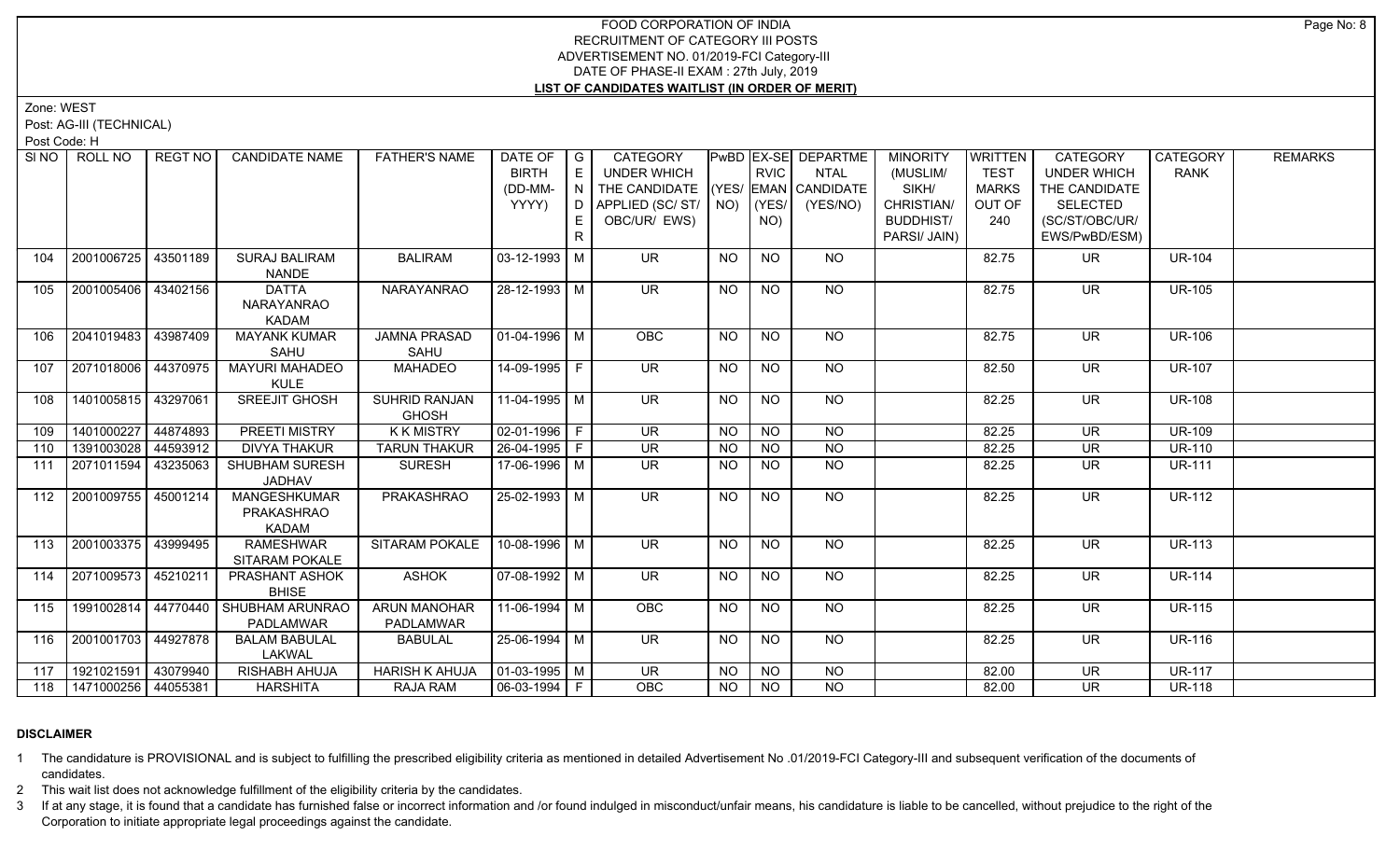Zone: WEST

Post: AG-III (TECHNICAL)

Post Code: H

|     | SI NO FROLL NO      | REGT NO  | <b>CANDIDATE NAME</b>                          | <b>FATHER'S NAME</b>                              | DATE OF $ G $<br><b>BIRTH</b><br>(DD-MM-<br>YYYY) | E<br>I N<br>D.<br>E.<br>R. | <b>CATEGORY</b><br><b>UNDER WHICH</b><br>THE CANDIDATE (YES/ EMAN CANDIDATE<br>APPLIED (SC/ ST/   NO)   (YES/<br>OBC/UR/ EWS) |           | <b>RVIC</b><br>NO) | PwBD EX-SE DEPARTME<br><b>NTAL</b><br>(YES/NO) | <b>MINORITY</b><br>(MUSLIM/<br>SIKH/<br>CHRISTIAN/<br><b>BUDDHIST/</b><br>PARSI/ JAIN) | WRITTEN<br><b>TEST</b><br><b>MARKS</b><br>OUT OF<br>240 | CATEGORY<br><b>UNDER WHICH</b><br>THE CANDIDATE<br><b>SELECTED</b><br>(SC/ST/OBC/UR/<br>EWS/PwBD/ESM) | <b>CATEGORY</b><br><b>RANK</b> | <b>REMARKS</b> |
|-----|---------------------|----------|------------------------------------------------|---------------------------------------------------|---------------------------------------------------|----------------------------|-------------------------------------------------------------------------------------------------------------------------------|-----------|--------------------|------------------------------------------------|----------------------------------------------------------------------------------------|---------------------------------------------------------|-------------------------------------------------------------------------------------------------------|--------------------------------|----------------|
| 119 | 2031002532          | 43223301 | SHRADDHA<br>SUBHASH KADAM                      | SUBHASH KADAM                                     | 23-01-1993   F                                    |                            | <b>EWS</b>                                                                                                                    | NO.       | <b>NO</b>          | NO.                                            |                                                                                        | 81.75                                                   | UR ;EWS                                                                                               | <b>UR-119</b>                  |                |
| 120 | 1901000870          | 43662847 | <b>RESHMA S NAIR</b>                           | SAJEEVDAS C S                                     | 18-07-1995 F                                      |                            | <b>UR</b>                                                                                                                     | <b>NO</b> | <b>NO</b>          | NO                                             |                                                                                        | 81.50                                                   | <b>UR</b>                                                                                             | <b>UR-120</b>                  |                |
| 121 | 1771013267          | 43836771 | MANJULA V M                                    | MANJUNATHA H V                                    | $15-07-1993$ F                                    |                            | $\overline{\mathsf{UR}}$                                                                                                      | <b>NO</b> | <b>NO</b>          | N <sub>O</sub>                                 |                                                                                        | 81.50                                                   | <b>UR</b>                                                                                             | $UR-121$                       |                |
| 122 | 2041023291          | 43398696 | <b>KIRTI NANAJI</b><br><b>VIDHATE</b>          | <b>NANAJI NATTHUJI</b><br><b>VIDHATE</b>          | $30-07-1993$ F                                    |                            | OBC                                                                                                                           | <b>NO</b> | <b>NO</b>          | <b>NO</b>                                      |                                                                                        | 81.50                                                   | <b>UR</b>                                                                                             | <b>UR-122</b>                  |                |
| 123 | 2071004325          | 44314396 | <b>ROHIT MOHAN</b><br><b>CHAVAN</b>            | <b>MOHAN SHANKAR</b><br><b>CHAVAN</b>             | $ 04-05-1994 M$                                   |                            | $\overline{\mathsf{UR}}$                                                                                                      | <b>NO</b> | $\overline{NO}$    | NO                                             |                                                                                        | 81.50                                                   | <b>UR</b>                                                                                             | <b>UR-123</b>                  |                |
| 124 | 2001002211          | 43103742 | AKSHAY BALASO<br><b>HAMBIR</b>                 | <b>BALASO</b>                                     | 30-09-1996 M                                      |                            | $\overline{\mathsf{UR}}$                                                                                                      | <b>NO</b> | <b>NO</b>          | NO.                                            |                                                                                        | 81.50                                                   | UR.                                                                                                   | <b>UR-124</b>                  |                |
| 125 |                     |          | 2041011559 44231071 HIMANI KHEMCHAND<br>PARATE | <b>KHEMCHAND</b><br>PARATE                        | 14-04-1997 F                                      |                            | <b>OBC</b>                                                                                                                    | <b>NO</b> | NO                 | NO.                                            |                                                                                        | 81.50                                                   | UR.                                                                                                   | <b>UR-125</b>                  |                |
| 126 | 2071002084          | 43551537 | SANKET RAVINDRA<br>ARVE                        | <b>RAVINDRA</b>                                   | 18-05-1994 M                                      |                            | $\overline{\mathsf{UR}}$                                                                                                      | <b>NO</b> | NO                 | NO.                                            |                                                                                        | 81.25                                                   | UR.                                                                                                   | <b>UR-126</b>                  |                |
| 127 | 1901008221          | 43218761 | <b>ADARSH</b><br>JAGANNADHAN                   | M JAGANNADHAN<br><b>NAIR</b>                      | 22-07-1995 M                                      |                            | EWS                                                                                                                           | <b>NO</b> | <b>NO</b>          | NO                                             |                                                                                        | 81.25                                                   | UR; EWS                                                                                               | <b>UR-127</b>                  |                |
| 128 | 2071004868          | 43038912 | SAVITA NARAYAN<br><b>KARALE</b>                | NARAYAN                                           | 01-06-1996 F                                      |                            | <b>OBC</b>                                                                                                                    | <b>NO</b> | NO                 | NO.                                            |                                                                                        | 81.25                                                   | UR.                                                                                                   | <b>UR-128</b>                  |                |
| 129 | 2001010140          | 43664089 | PRIYANKA TUKARAM<br><b>WARULE</b>              | <b>TUKARAM</b>                                    | 04-09-1994   F                                    |                            | UR.                                                                                                                           | <b>NO</b> | NO.                | NO.                                            |                                                                                        | 81.25                                                   | <b>UR</b>                                                                                             | <b>UR-129</b>                  |                |
| 130 | 2021003287          | 43292465 | <b>RANJIT AMAR</b><br><b>SHINDE</b>            | AMAR SHIVAJIRAO<br><b>SHINDE</b>                  | $25-06-1995$ M                                    |                            | $\overline{\mathsf{UR}}$                                                                                                      | <b>NO</b> | $N$ O              | NO                                             |                                                                                        | 81.25                                                   | <b>UR</b>                                                                                             | <b>UR-130</b>                  |                |
| 131 | 2071011107          | 43046174 | <b>ANUPAMA AJAY</b><br><b>SHINDE</b>           | AJAY VISHWANATH   18-11-1997   F<br><b>SHINDE</b> |                                                   |                            | $\overline{\mathsf{UR}}$                                                                                                      | <b>NO</b> | N <sub>O</sub>     | NO                                             |                                                                                        | 81.25                                                   | $\overline{\mathsf{UR}}$                                                                              | <b>UR-131</b>                  |                |
| 132 | 2151007246 43556118 |          | <b>JAGANNATH DAKUA</b>                         | PRAKASH DAKUA                                     | $21-05-1993$ M                                    |                            | OBC                                                                                                                           | <b>NO</b> | <b>NO</b>          | <b>NO</b>                                      |                                                                                        | 81.25                                                   | <b>UR</b>                                                                                             | <b>UR-132</b>                  |                |
| 133 | 1941003381          | 44028567 | <b>VAIJANTI PATIDAR</b>                        | <b>RAM SINGH</b><br>PATIDAR                       | 05-05-1992   F                                    |                            | <b>OBC</b>                                                                                                                    | NO.       | NO.                | NO.                                            |                                                                                        | 81.00                                                   | UR.                                                                                                   | <b>UR-133</b>                  |                |
| 134 | 2001006563          | 43470974 | <b>MAYURI ASHOKRAO</b><br><b>DADHALE</b>       | <b>ASHOKRAO</b>                                   | 27-06-1994 F                                      |                            | $\overline{\mathsf{UR}}$                                                                                                      | <b>NO</b> | <b>NO</b>          | NO                                             |                                                                                        | 81.00                                                   | <b>UR</b>                                                                                             | <b>UR-134</b>                  |                |

# **DISCLAIMER**

1 The candidature is PROVISIONAL and is subject to fulfilling the prescribed eligibility criteria as mentioned in detailed Advertisement No .01/2019-FCI Category-III and subsequent verification of the documents of candidates.

2 This wait list does not acknowledge fulfillment of the eligibility criteria by the candidates.

3 If at any stage, it is found that a candidate has furnished false or incorrect information and /or found indulged in misconduct/unfair means, his candidature is liable to be cancelled, without prejudice to the right of t Corporation to initiate appropriate legal proceedings against the candidate.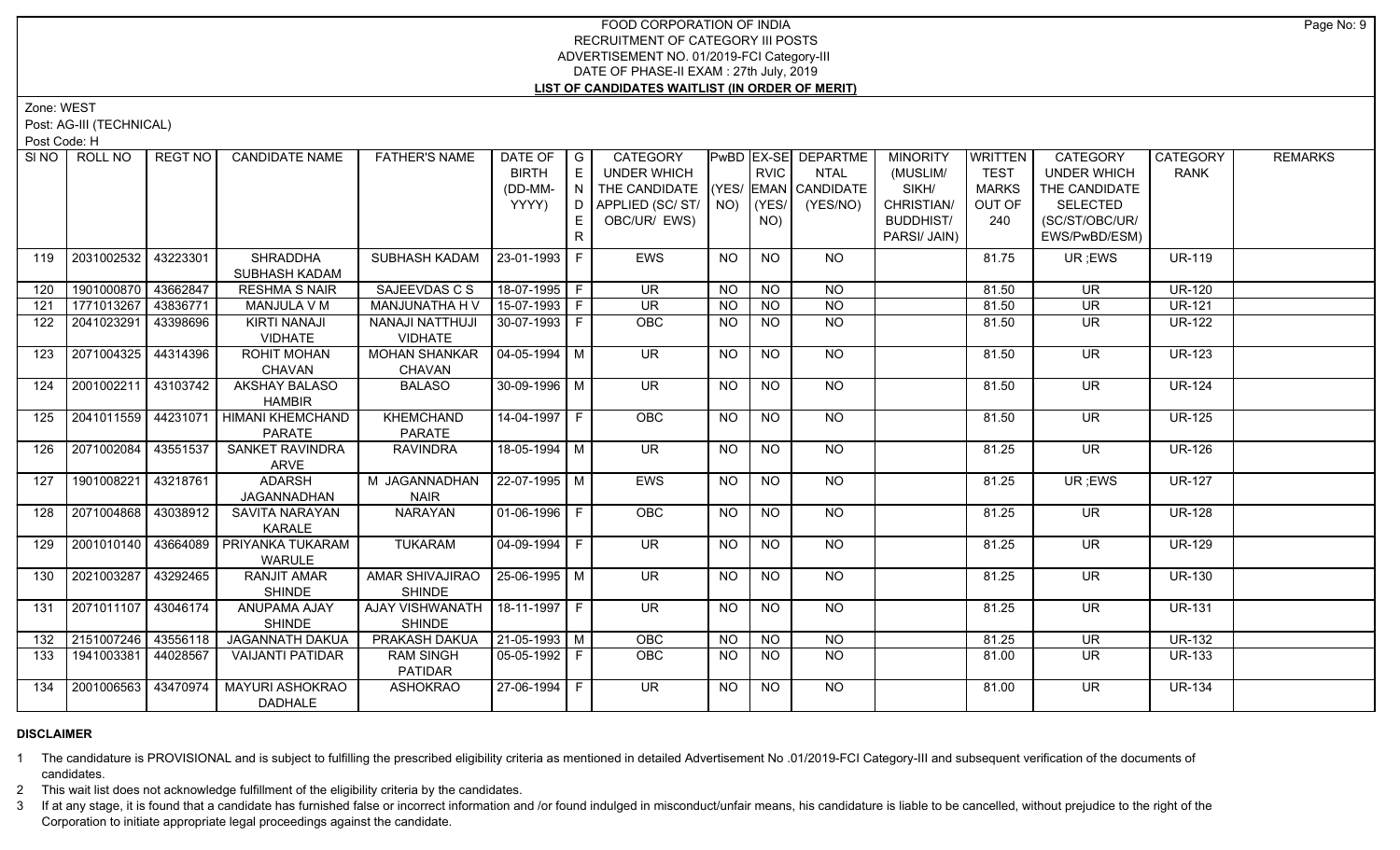Zone: WEST

Post: AG-III (TECHNICAL)

Post Code: H

|     | SINO ROLL NO          | REGT NO  | <b>CANDIDATE NAME</b>  | <b>FATHER'S NAME</b>             | DATE OF   G        |     | CATEGORY                           |                 |                | PwBD EX-SE DEPARTME | <b>MINORITY</b>  | <b>WRITTEN</b> | <b>CATEGORY</b>          | CATEGORY      | <b>REMARKS</b> |
|-----|-----------------------|----------|------------------------|----------------------------------|--------------------|-----|------------------------------------|-----------------|----------------|---------------------|------------------|----------------|--------------------------|---------------|----------------|
|     |                       |          |                        |                                  | <b>BIRTH</b>       |     | UNDER WHICH                        |                 | <b>RVIC</b>    | <b>NTAL</b>         | (MUSLIM/         | <b>TEST</b>    | <b>UNDER WHICH</b>       | <b>RANK</b>   |                |
|     |                       |          |                        |                                  | (DD-MM-            | N I | THE CANDIDATE (YES/ EMAN CANDIDATE |                 |                |                     | SIKH/            | <b>MARKS</b>   | THE CANDIDATE            |               |                |
|     |                       |          |                        |                                  | YYYY)              | D I | APPLIED (SC/ ST/   NO)             |                 | YES/           | (YES/NO)            | CHRISTIAN/       | OUT OF         | <b>SELECTED</b>          |               |                |
|     |                       |          |                        |                                  |                    |     | OBC/UR/ EWS)                       |                 | NO)            |                     | <b>BUDDHIST/</b> | 240            | (SC/ST/OBC/UR/           |               |                |
|     |                       |          |                        |                                  |                    | R.  |                                    |                 |                |                     | PARSI/ JAIN)     |                | EWS/PwBD/ESM)            |               |                |
| 135 | 2001002938            | 43979052 | ASHOK VITTHALRAO       | <b>VITTHALRAO</b>                | 20-01-1992 M       |     | <b>UR</b>                          | <b>NO</b>       | <b>NO</b>      | NO                  |                  | 81.00          | <b>UR</b>                | <b>UR-135</b> |                |
|     |                       |          | <b>SHINDE</b>          | <b>KISHANRAO</b>                 |                    |     |                                    |                 |                |                     |                  |                |                          |               |                |
|     |                       |          |                        | <b>SHINDE</b>                    |                    |     |                                    |                 |                |                     |                  |                |                          |               |                |
| 136 | 2071007301            | 43826824 | <b>KARUNA KALIDAS</b>  | <b>KALIDAS</b>                   | $04 - 12 - 1994$ F |     | UR.                                | NO              | <b>NO</b>      | NO                  |                  | 81.00          | <b>UR</b>                | <b>UR-136</b> |                |
|     |                       |          | LAWAND                 |                                  |                    |     |                                    |                 |                |                     |                  |                |                          |               |                |
| 137 | 1911002302            | 43432040 | <b>GOPIKA P</b>        | <b>ANANTHAN P</b>                | 27-12-1995 F       |     | $\overline{\mathsf{UR}}$           | <b>NO</b>       | <b>NO</b>      | <b>NO</b>           |                  | 81.00          | <b>UR</b>                | <b>UR-137</b> |                |
| 138 | 2001006127            | 43208383 | ROSHANI DHANRAJ        | DHANRAJ RAMDAS                   | 13-11-1993 F       |     | OBC                                | NO.             | <b>NO</b>      | NO                  |                  | 80.75          | UR                       | <b>UR-138</b> |                |
|     |                       |          | <b>PATIL</b>           | <b>PATIL</b>                     |                    |     |                                    |                 |                |                     |                  |                |                          |               |                |
| 139 | 2001007650            | 43558605 | PRADEEP AMBADAS        | AMBADAS VITHOBA   01-01-1994   M |                    |     | OBC                                | NO              | <b>NO</b>      | NO                  |                  | 80.75          | <b>UR</b>                | <b>UR-139</b> |                |
|     |                       |          | <b>DAHIFALE</b>        | <b>DAHIFALE</b>                  |                    |     |                                    |                 |                |                     |                  |                |                          |               |                |
| 140 | 1991006667            | 43206712 | <b>VAIBHAV SURESH</b>  | <b>SURESH</b>                    | $24 - 05 - 1996$ M |     | OBC                                | <b>NO</b>       | <b>NO</b>      | $N$ <sup>O</sup>    |                  | 80.50          | <b>UR</b>                | <b>UR-140</b> |                |
|     |                       |          | <b>MAPARI</b>          |                                  |                    |     |                                    |                 |                |                     |                  |                |                          |               |                |
| 141 | 1871006134            | 44432957 | <b>SAVITHRIKUTTY S</b> | <b>SUDHEER K</b>                 | $27-12-1994$ F     |     | $\overline{\mathsf{UR}}$           | $\overline{NO}$ | N <sub>O</sub> | N <sub>O</sub>      |                  | 80.50          | $\overline{\mathsf{UR}}$ | <b>UR-141</b> |                |
| 142 | 2321088063            | 43595554 | SAKSHAM MODI           | <b>SHIV CHARAN</b>               | 21-06-1997   M     |     | UR                                 | NO.             | <b>NO</b>      | NO                  |                  | 80.50          | UR                       | <b>UR-142</b> |                |
|     |                       |          |                        | <b>MODI</b>                      |                    |     |                                    |                 |                |                     |                  |                |                          |               |                |
| 143 | 1881004473 44487717   |          | NIDHIN CHACKO          | <b>MANI CHACKO</b>               | $22 - 03 - 1993$ M |     | UR                                 | NO.             | <b>NO</b>      | <b>NO</b>           | <b>CHRISTIAN</b> | 80.50          | <b>UR</b>                | <b>UR-143</b> |                |
|     |                       |          | <b>MANI</b>            |                                  |                    |     |                                    |                 |                |                     |                  |                |                          |               |                |
| 144 | 1951004312 43236099   |          | <b>KUMARI PRAGYA</b>   | <b>DAYA NAND</b>                 | $15-03-1995$ F     |     | <b>UR</b>                          | <b>NO</b>       | <b>NO</b>      | NO                  |                  | 80.50          | <b>UR</b>                | <b>UR-144</b> |                |
|     |                       |          |                        | PRASAD                           |                    |     |                                    |                 |                |                     |                  |                |                          |               |                |
| 145 | 1381003512 43603912   |          | <b>BHUMIKA SEN</b>     | <b>DEVBRAT SEN</b>               | 14-03-1996   F     |     | EWS                                | <b>NO</b>       | <b>NO</b>      | <b>NO</b>           |                  | 80.50          | UR; EWS                  | <b>UR-145</b> |                |
| 146 | 2001003088            | 43659854 | RASIKA SHAHU           | <b>SHAHU</b>                     | 05-03-1996 F       |     | <b>UR</b>                          | NO.             | <b>NO</b>      | <b>NO</b>           |                  | 80.25          | UR.                      | <b>UR-146</b> |                |
|     |                       |          | YADAV                  |                                  |                    |     |                                    |                 |                |                     |                  |                |                          |               |                |
| 147 | 2071014948   43975695 |          | <b>NIKHIL RAVINDRA</b> | <b>RAVINDRA</b>                  | $03-04-1994$ M     |     | <b>EWS</b>                         | NO              | <b>NO</b>      | NO                  |                  | 80.25          | UR ;EWS                  | <b>UR-147</b> |                |
|     |                       |          | <b>SHINDE</b>          |                                  |                    |     |                                    |                 |                |                     |                  |                |                          |               |                |
| 148 | 1891002466   43787232 |          | <b>ANAGHAR</b>         | <b>RAMACHANDRAN</b>              | $ 31-05-1996 F$    |     | <b>UR</b>                          | <b>NO</b>       | <b>NO</b>      | <b>NO</b>           |                  | 80.25          | <b>UR</b>                | <b>UR-148</b> |                |
| 149 | 2071007935            | 45020644 | ANURADHA               | <b>RAMCHANDRA</b>                | 29-11-1996 F       |     | OBC                                | NO.             | <b>NO</b>      | N <sub>O</sub>      |                  | 80.25          | UR.                      | <b>UR-149</b> |                |
|     |                       |          | <b>RAMCHANDRA</b>      |                                  |                    |     |                                    |                 |                |                     |                  |                |                          |               |                |
|     |                       |          | <b>ALGULE</b>          |                                  |                    |     |                                    |                 |                |                     |                  |                |                          |               |                |

# **DISCLAIMER**

1 The candidature is PROVISIONAL and is subject to fulfilling the prescribed eligibility criteria as mentioned in detailed Advertisement No .01/2019-FCI Category-III and subsequent verification of the documents of candidates.

2 This wait list does not acknowledge fulfillment of the eligibility criteria by the candidates.

3 If at any stage, it is found that a candidate has furnished false or incorrect information and /or found indulged in misconduct/unfair means, his candidature is liable to be cancelled, without prejudice to the right of t Corporation to initiate appropriate legal proceedings against the candidate.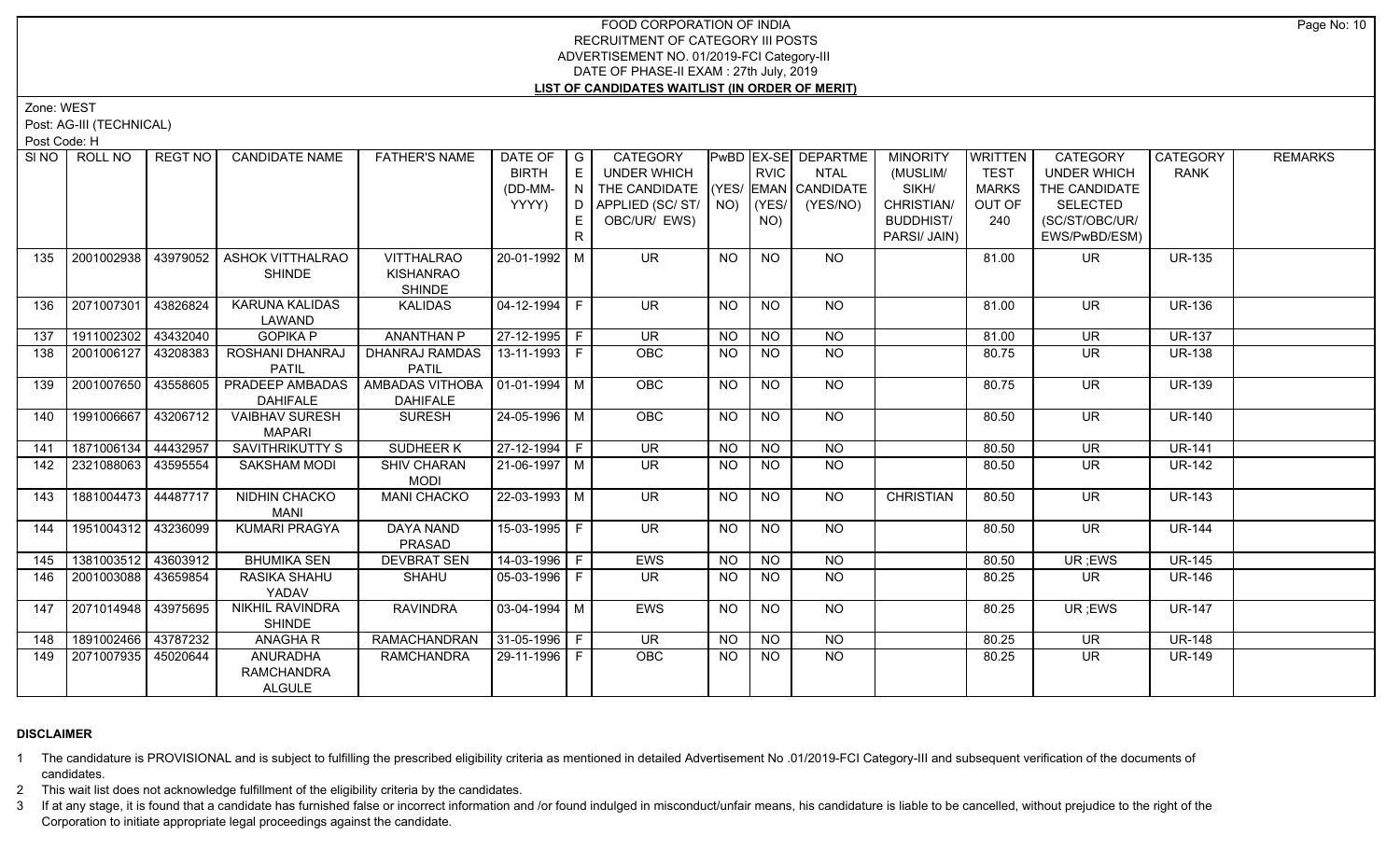Zone: WEST

Post: AG-III (TECHNICAL)

Post Code: H

| SI <sub>NO</sub> | ROLL NO             | <b>REGT NO</b> | <b>CANDIDATE NAME</b>   | <b>FATHER'S NAME</b>             | DATE OF G             |    | CATEGORY                           |           |             | PwBD EX-SE DEPARTME | <b>MINORITY</b>  | WRITTEN      | CATEGORY                 | CATEGORY      | <b>REMARKS</b> |
|------------------|---------------------|----------------|-------------------------|----------------------------------|-----------------------|----|------------------------------------|-----------|-------------|---------------------|------------------|--------------|--------------------------|---------------|----------------|
|                  |                     |                |                         |                                  | <b>BIRTH</b>          | E  | UNDER WHICH                        |           | <b>RVIC</b> | NTAL                | (MUSLIM/         | <b>TEST</b>  | <b>UNDER WHICH</b>       | <b>RANK</b>   |                |
|                  |                     |                |                         |                                  | (DD-MM-               | N  | THE CANDIDATE (YES/ EMAN CANDIDATE |           |             |                     | SIKH/            | <b>MARKS</b> | THE CANDIDATE            |               |                |
|                  |                     |                |                         |                                  | YYYY)                 |    | $D$ APPLIED (SC/ST/ $N$ O)         |           | (YES/       | (YES/NO)            | CHRISTIAN/       | OUT OF       | <b>SELECTED</b>          |               |                |
|                  |                     |                |                         |                                  |                       |    | OBC/UR/ EWS)                       |           | NO)         |                     | <b>BUDDHIST/</b> | 240          | (SC/ST/OBC/UR/           |               |                |
|                  |                     |                |                         |                                  |                       | R. |                                    |           |             |                     | PARSI/ JAIN)     |              | EWS/PwBD/ESM)            |               |                |
| 150              | 2051003891          | 44932797       | <b>BHIMASHANKAR</b>     | <b>PANDURANG</b>                 | 11-04-1993 M          |    | <b>OBC</b>                         | NO.       | <b>NO</b>   | NO.                 |                  | 80.00        | UR.                      | <b>UR-150</b> |                |
|                  |                     |                | <b>PANDURANG</b>        | <b>RANGNATH</b>                  |                       |    |                                    |           |             |                     |                  |              |                          |               |                |
|                  |                     |                | <b>BALORE</b>           | <b>BALORE</b>                    |                       |    |                                    |           |             |                     |                  |              |                          |               |                |
| 151              | 2001003157          | 43353494       | <b>MANGAL RADHAJI</b>   | SHINDE RADHAJI                   | 25-07-1992 F          |    | $\overline{\mathsf{UR}}$           | NO.       | <b>NO</b>   | NO                  |                  | 79.75        | UR.                      | <b>UR-151</b> |                |
|                  |                     |                | <b>SHINDE</b>           | <b>RAMRAO</b>                    |                       |    |                                    |           |             |                     |                  |              |                          |               |                |
| 152              | 2001011404 43845629 |                | <b>GAJANAN</b>          | <b>BABANRAO ZADE</b>             | 19-06-1994 M          |    | $\overline{\mathsf{UR}}$           | <b>NO</b> | <b>NO</b>   | $N$ <sup>O</sup>    |                  | 79.75        | <b>UR</b>                | <b>UR-152</b> |                |
|                  |                     |                | <b>BABANRAO ZADE</b>    |                                  |                       |    |                                    |           |             |                     |                  |              |                          |               |                |
| 153              | 2001005223 45016295 |                | <b>KIRAN</b>            | <b>HARIBHAU ZADE</b>             | 23-05-1995   M        |    | <b>UR</b>                          | <b>NO</b> | <b>NO</b>   | NO                  |                  | 79.75        | <b>UR</b>                | <b>UR-153</b> |                |
|                  |                     |                | HARIBHAURAO ZADE        |                                  |                       |    |                                    |           |             |                     |                  |              |                          |               |                |
| 154              | 2031012557 43313565 |                | <b>BABITA</b>           | CHHITANILAL                      | 20-04-1993 F          |    | UR.                                | NO.       | <b>NO</b>   | NO                  |                  | 79.75        | <b>UR</b>                | <b>UR-154</b> |                |
|                  |                     |                | <b>CHHITANILAL KORI</b> |                                  |                       |    |                                    |           |             |                     |                  |              |                          |               |                |
| 155              | 1401000578 43605224 |                | <b>HARISH KUMAR</b>     | <b>DHANI RAM SAHU</b>            | $\sqrt{06-01-1996}$ M |    | OBC                                | <b>NO</b> | <b>NO</b>   | $\overline{NO}$     |                  | 79.50        | UR.                      | <b>UR-155</b> |                |
|                  |                     |                | SAHU                    |                                  |                       |    |                                    |           |             |                     |                  |              |                          |               |                |
| 156              | 2071012757 44059051 |                | <b>DIPALI SOMNATH</b>   | <b>SOMNATH</b>                   | $30-06-1994$ F        |    | $\overline{\mathsf{UR}}$           | <b>NO</b> | <b>NO</b>   | $N$ <sup>O</sup>    |                  | 79.50        | $\overline{\mathsf{UR}}$ | <b>UR-156</b> |                |
|                  |                     |                | GUNJAWATE               |                                  |                       |    |                                    |           |             |                     |                  |              |                          |               |                |
| 157              | 2001010491 43220177 |                | PRASAD MADHUKAR         | <b>MADHUKAR</b>                  | $10-05-1996$ M        |    | OBC                                | <b>NO</b> | <b>NO</b>   | <b>NO</b>           |                  | 79.50        | <b>UR</b>                | <b>UR-157</b> |                |
|                  |                     |                | <b>PAWAR</b>            |                                  |                       |    |                                    |           |             |                     |                  |              |                          |               |                |
| 158              | 2031012895 43143065 |                | <b>ASHISH ARUN</b>      | ARUN PANDURANG   26-10-1994   M  |                       |    | UR.                                | <b>NO</b> | <b>NO</b>   | <b>NO</b>           |                  | 79.50        | <b>UR</b>                | <b>UR-158</b> |                |
|                  |                     |                | <b>BHASE</b>            | <b>BHASE</b>                     |                       |    |                                    |           |             |                     |                  |              |                          |               |                |
| 159              | 1941012290 43377555 |                | <b>AANCHAL</b>          | <b>RAJESH</b>                    | 25-05-1994 F          |    | $\overline{\mathsf{UR}}$           | <b>NO</b> | <b>NO</b>   | NO                  |                  | 79.50        | UR.                      | <b>UR-159</b> |                |
|                  |                     |                | <b>SHROTRIYA</b>        | <b>SHROTRIYA</b>                 |                       |    |                                    |           |             |                     |                  |              |                          |               |                |
| 160              | 2031006489 44054021 |                | <b>YOGITA SUNIL</b>     | <b>SUNIL</b>                     | 15-06-1992 M          |    | $\overline{\mathsf{UR}}$           | <b>NO</b> | <b>NO</b>   | $\overline{NO}$     |                  | 79.25        | $\overline{\mathsf{UR}}$ | <b>UR-160</b> |                |
|                  |                     |                | PARAB                   |                                  |                       |    |                                    |           |             |                     |                  |              |                          |               |                |
| 161              | 1941012089 44898650 |                | <b>TANVI BOPCHE</b>     | <b>VINAY KUMAR</b>               | 07-08-1994   F        |    | <b>UR</b>                          | <b>NO</b> | <b>NO</b>   | NO                  |                  | 79.25        | UR.                      | <b>UR-161</b> |                |
|                  |                     |                |                         | <b>BOPCHE</b>                    |                       |    |                                    |           |             |                     |                  |              |                          |               |                |
| 162              | 2071009981 45064554 |                | <b>KALYANI YUVRAJ</b>   | YUVRAJ PUNNAPA   07-02-1995   F  |                       |    | <b>EWS</b>                         | NO        | NO          | $N$ <sup>O</sup>    |                  | 79.25        | UR; EWS                  | <b>UR-162</b> |                |
|                  |                     |                | <b>PATIL</b>            | <b>PATIL</b>                     |                       |    |                                    |           |             |                     |                  |              |                          |               |                |
| 163              | 2001007971 43660294 |                | <b>PAVAN SANJAY</b>     | SANJAY MANIKRAO   03-06-1997   M |                       |    | <b>UR</b>                          | <b>NO</b> | <b>NO</b>   | NO                  |                  | 79.25        | UR.                      | <b>UR-163</b> |                |
|                  |                     |                | <b>DHATBALE</b>         | <b>DHATBALE</b>                  |                       |    |                                    |           |             |                     |                  |              |                          |               |                |

# **DISCLAIMER**

1 The candidature is PROVISIONAL and is subject to fulfilling the prescribed eligibility criteria as mentioned in detailed Advertisement No .01/2019-FCI Category-III and subsequent verification of the documents of candidates.

2 This wait list does not acknowledge fulfillment of the eligibility criteria by the candidates.

3 If at any stage, it is found that a candidate has furnished false or incorrect information and /or found indulged in misconduct/unfair means, his candidature is liable to be cancelled, without prejudice to the right of t Corporation to initiate appropriate legal proceedings against the candidate.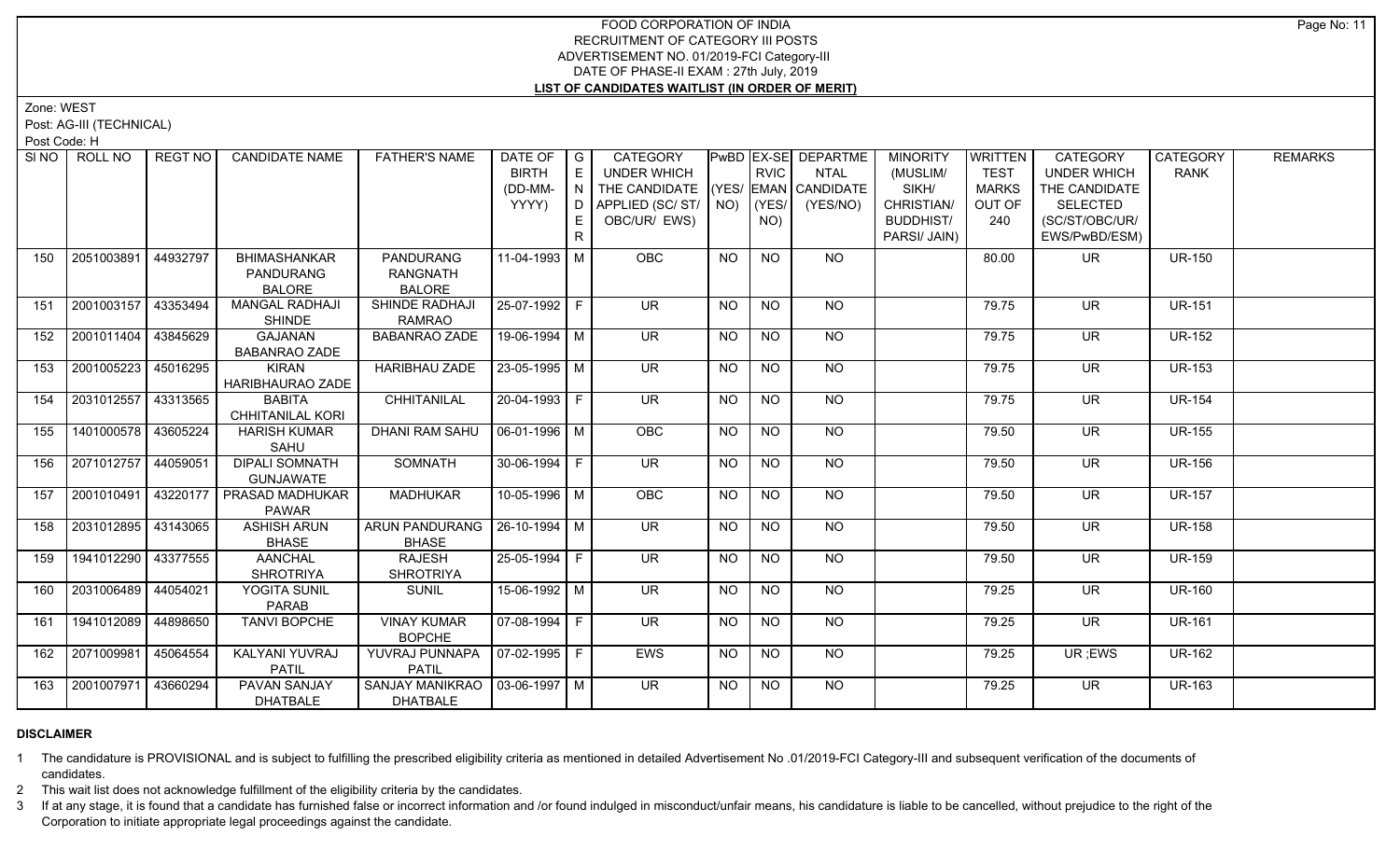Zone: WEST

Post: AG-III (TECHNICAL)

Post Code: H

|     | SINO ROLL NO          | REGT NO  | <b>CANDIDATE NAME</b>                    | <b>FATHER'S NAME</b>            | DATE OF                | G   | CATEGORY                           |           |                | PwBD EX-SE DEPARTME | <b>MINORITY</b>  | <b>WRITTEN</b> | <b>CATEGORY</b>          | <b>CATEGORY</b> | <b>REMARKS</b> |
|-----|-----------------------|----------|------------------------------------------|---------------------------------|------------------------|-----|------------------------------------|-----------|----------------|---------------------|------------------|----------------|--------------------------|-----------------|----------------|
|     |                       |          |                                          |                                 | <b>BIRTH</b>           |     | <b>UNDER WHICH</b>                 |           | <b>RVIC</b>    | <b>NTAL</b>         | (MUSLIM/         | <b>TEST</b>    | <b>UNDER WHICH</b>       | <b>RANK</b>     |                |
|     |                       |          |                                          |                                 | (DD-MM-                | N   | THE CANDIDATE (YES/ EMAN CANDIDATE |           |                |                     | SIKH/            | <b>MARKS</b>   | THE CANDIDATE            |                 |                |
|     |                       |          |                                          |                                 | YYYY)                  | D I | APPLIED (SC/ ST/                   | NO)       | YES/           | (YES/NO)            | CHRISTIAN/       | OUT OF         | SELECTED                 |                 |                |
|     |                       |          |                                          |                                 |                        |     | OBC/UR/ EWS)                       |           | NO)            |                     | <b>BUDDHIST/</b> | 240            | (SC/ST/OBC/UR/           |                 |                |
|     |                       |          |                                          |                                 |                        | R.  |                                    |           |                |                     | PARSI/ JAIN)     |                | EWS/PwBD/ESM)            |                 |                |
| 164 | 2031004570            | 45203169 | <b>ASHISH PRAKASH</b>                    | PRAKASH                         | 12-08-1992 M           |     | OBC                                | <b>NO</b> | <b>NO</b>      | <b>NO</b>           |                  | 79.25          | <b>UR</b>                | <b>UR-164</b>   |                |
|     |                       |          | <b>GAVALI</b>                            |                                 |                        |     |                                    |           |                |                     |                  |                |                          |                 |                |
| 165 | 2001000703            | 43734180 | <b>NARAYAN NAMDEV</b>                    | <b>NAMDEV</b>                   | 15-05-1994 M           |     | <b>EWS</b>                         | <b>NO</b> | <b>NO</b>      | <b>NO</b>           |                  | 79.00          | UR; EWS                  | <b>UR-165</b>   |                |
|     |                       |          | <b>DESHATWAR</b>                         |                                 |                        |     |                                    |           |                |                     |                  |                |                          |                 |                |
| 166 | 1941014226 43186911   |          | <b>HARSH VAIDYA</b>                      | <b>VIJAY KUMAR</b>              | $\boxed{01-03-1996}$ M |     | UR                                 | NO.       | <b>NO</b>      | $N$ <sup>O</sup>    |                  | 79.00          | UR.                      | <b>UR-166</b>   |                |
|     |                       |          |                                          | VAIDYA                          |                        |     |                                    |           |                |                     |                  |                |                          |                 |                |
| 167 | 1871000838            | 43061730 | <b>SANJEEB B</b>                         | K BALACHANDRAN   23-02-1995   M |                        |     | UR.                                | NO.       | <b>NO</b>      | NO                  |                  | 79.00          | <b>UR</b>                | <b>UR-167</b>   |                |
|     |                       |          |                                          | PILLAI                          |                        |     |                                    |           |                |                     |                  |                |                          |                 |                |
| 168 | 2001000036            | 43340287 | <b>ANKIT RAMESHLAL</b><br><b>JAISWAL</b> | <b>RAMESHLAL</b>                | $01-10-1995$ M         |     | OBC                                | <b>NO</b> | N <sub>O</sub> | $N$ O               |                  | 79.00          | $\overline{\mathsf{UR}}$ | <b>UR-168</b>   |                |
| 169 | 1941010328            | 45038684 | <b>SWATI RATHORE</b>                     | SATISH RATHORE                  | 23-09-1993 F           |     | OBC                                | <b>NO</b> | NO             | <b>NO</b>           |                  | 78.75          | <b>UR</b>                | <b>UR-169</b>   |                |
| 170 | 1941013901            | 43659695 | <b>ARVIND BIRLA</b>                      | <b>KALU BIRLA</b>               | $05-11-1994$ M         |     | OBC                                | <b>NO</b> | N <sub>O</sub> | $N$ O               |                  | 78.75          | <b>UR</b>                | <b>UR-170</b>   |                |
| 171 | 2041016719            | 45060457 | <b>GIRISH GHANSHYAM</b>                  | <b>GHANSHYAM</b>                | 15-07-1995 M           |     | <b>OBC</b>                         | <b>NO</b> | <b>NO</b>      | <b>NO</b>           |                  | 78.50          | UR                       | <b>UR-171</b>   |                |
|     |                       |          | CHAFALE                                  |                                 |                        |     |                                    |           |                |                     |                  |                |                          |                 |                |
| 172 | 2051002679            | 43679111 | SHITAL SAKHARAM                          | <b>SAKHARAM</b>                 | 25-02-1997 F           |     | SC                                 | <b>NO</b> | <b>NO</b>      | <b>NO</b>           |                  | 78.50          | UR;SC                    | <b>UR-172</b>   |                |
|     |                       |          | <b>SURYAWANSHI</b>                       |                                 |                        |     |                                    |           |                |                     |                  |                |                          |                 |                |
| 173 | 2071001268            | 44059164 | <b>MAHESH JOTEERAM</b><br>KAVADE         | <b>JOTEERAM</b>                 | $04-07-1995$ M         |     | EWS                                | NO.       | <b>NO</b>      | NO                  |                  | 78.50          | UR; EWS                  | <b>UR-173</b>   |                |
| 174 | 2001009687            | 43624545 | <b>NIKHIL AVINASH</b>                    | <b>AVINASH</b>                  | 12-07-1995 M           |     | SC                                 | <b>NO</b> | <b>NO</b>      | NO                  |                  | 78.50          | UR; SC                   | <b>UR-174</b>   |                |
|     |                       |          | <b>GAIKWAD</b>                           |                                 |                        |     |                                    |           |                |                     |                  |                |                          |                 |                |
| 175 | 1951006815   43851324 |          | <b>SNEHA</b>                             | <b>SURESH S RAM</b>             | 15-07-1994 F           |     | SC                                 | <b>NO</b> | <b>NO</b>      | NO                  |                  | 78.50          | UR;SC                    | <b>UR-175</b>   |                |
| 176 | 2031009388            | 43067032 | NAMRATA NAMDEV                           | <b>NAMDEV</b>                   | 20-07-1995 F           |     | <b>UR</b>                          | NO.       | NO.            | NO.                 |                  | 78.50          | UR.                      | <b>UR-176</b>   |                |
|     |                       |          | <b>RAUT</b>                              | <b>PANDURANG RAUT</b>           |                        |     |                                    |           |                |                     |                  |                |                          |                 |                |
| 177 | 2001002744            | 44063933 | <b>SATISH MANOHAR</b>                    | <b>WANKHADE</b>                 | 10-07-1996   M         |     | SC                                 | <b>NO</b> | <b>NO</b>      | <b>NO</b>           | <b>BUDDHIST</b>  | 78.50          | UR;SC                    | <b>UR-177</b>   |                |
|     |                       |          | WANKHADE                                 | <b>MANOHAR SAMBHU</b>           |                        |     |                                    |           |                |                     |                  |                |                          |                 |                |
| 178 | 1921016136 43835372   |          | <b>ASTHA DWIVEDI</b>                     | <b>RAMAWATAR</b>                | 19-07-1994 F           |     | EWS                                | <b>NO</b> | <b>NO</b>      | NO                  |                  | 78.50          | UR; EWS                  | <b>UR-178</b>   |                |
|     |                       |          |                                          | <b>DWIVEDI</b>                  |                        |     |                                    |           |                |                     |                  |                |                          |                 |                |

# **DISCLAIMER**

- 1 The candidature is PROVISIONAL and is subject to fulfilling the prescribed eligibility criteria as mentioned in detailed Advertisement No .01/2019-FCI Category-III and subsequent verification of the documents of candidates.
- 2 This wait list does not acknowledge fulfillment of the eligibility criteria by the candidates.
- 3 If at any stage, it is found that a candidate has furnished false or incorrect information and /or found indulged in misconduct/unfair means, his candidature is liable to be cancelled, without prejudice to the right of t Corporation to initiate appropriate legal proceedings against the candidate.